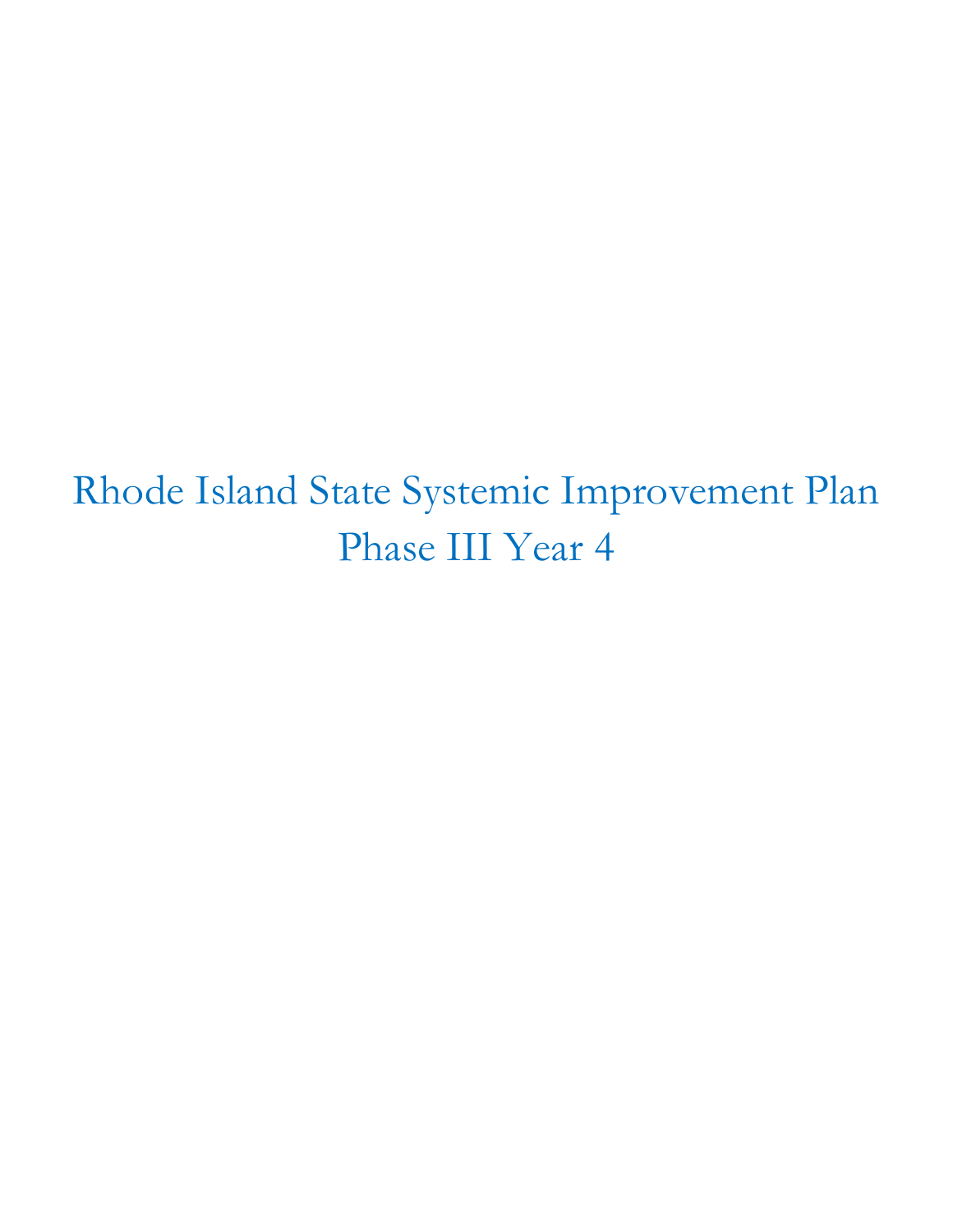# **A. Summary of Phase III**

## **1. Rhode Island Measurable Results (SIMR)**

Rhode Island (RI) will increase the percentage of children showing greater than expected growth in positive social emotional skills (Summary Statement 1 for Outcome A). RI's SIMR focuses on a subpopulation of children whose families have participated in a family directed assessment utilizing the Routines-Based Interview™ (RBI) (McWilliam, 1992, 2005a).

## 2. **Target**s

| <b>FFY</b> | <b>Target</b>     | Actual |
|------------|-------------------|--------|
| 2013       | <b>Baseline</b>   | 67.90% |
| 2014       | 67.90%            | N/A    |
| 2015       | 68.50%            | N/A    |
| 2016       | 69.70%            | N/A    |
| 2017       | 71.20%            | 55.62% |
| 2018       | New Baseline      | 51.29% |
| 2019       | <b>New Target</b> |        |
|            | 52%               |        |

Table 1: Summary Statement A, Outcome #1 Historical targets and actual data by FFY.

RI has established an FFY19 target based on a revised baseline using the current year (FFY18) SIMR data for children with an RBI™ who show greater than expected growth in positive social emotional skills. Due to establishing a new baseline, no target is set for FFY18. Justification for revising the baseline and setting a new target for FFY19 is as follows. The original targets and baseline for the SIMR were based on a data collection method which has since changed. In 2016 a new data collection method was instituted as part of a collaborative project with Part B 619 intended to align both child outcomes measurement systems. The new process has resulted in (a) an abrupt change in scores immediately following the change in process; (b) a substantial difference in scores; and (c) consistent difference (both size and direction) across all outcome measures. A reason for the change in data is believed to be that staff are rating more accurately in the new child outcomes measurement process. Qualitative data from a survey conducted in FFY17 of staff who complete child outcomes found that the majority of participants (31 out of 49) indicated that they were rating differently in the new process. The new child outcomes measurement includes the following components that have improved the quality of data:

- Professional development: Ten (10) comprehensive modules: These modules are adapted from the ECTA Child Outcomes modules and are required to be completed by all staff. The new modules provide a mechanism to ensure all staff have the same information about the child outcomes measurement process, thereby increasing the accuracy of the ratings.
- Integration of Child Outcomes and the IFSP: The new process includes the integration of the three child outcomes into the IFSP to guide outcome development and to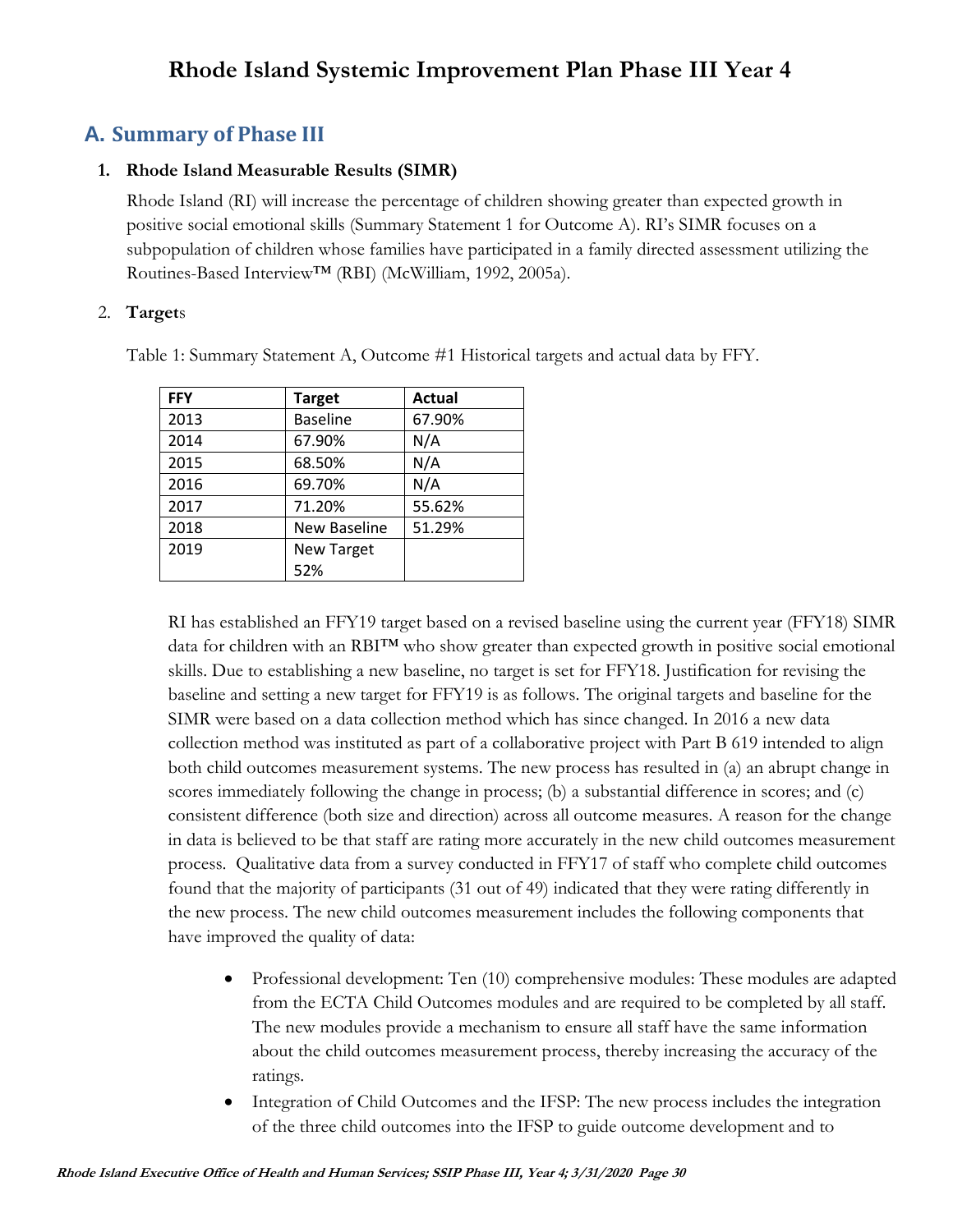improve the quality of entry ratings. The child outcomes measurement process is no longer seen as an ancillary form without much purpose to the provider. Instead, it has been transformed into an important part of the IFSP process ensuring a comprehensive collection of functional information upon which to determine a rating, thereby increasing the accuracy of the ratings.

- Integration of Child Outcomes exit ratings into the transition process for Part B 619: The new child outcomes measurement process includes a collaborative rating completed by Part B 619 and Part C which is used as the Part C exit rating and the Part B 619 entry rating. This collaboration to determine ratings has elevated the importance of the process and ensures that there has been a comprehensive collection of functional information to determine the rating.
- Team Approach: The new process requires a team approach which includes the family ensuring a more comprehensive collection of functional information to determine a rating.

Because of the changes in the child outcomes measurement process, RI's SSIP team, with stakeholder involvement, has set a new target for FFY19 and revised the baseline for this indicator. There are no values in the Actual column for FFY 2014, 2015, and 2016 because there was not enough (n) children in the RBI<sup>TM</sup> group for meaningful analysis. (FFY14 (n) was 0; FFY15 (n) was 4; and FFY16 (n) was 72.)

For FFY19 target setting, the RI Executive Office of Health and Human Services (EOHHS) conducted presentations for the state's Interagency Coordinating Council (ICC) and the state's EI Director's group. The EI Director's group reviewed historical targets and data for Indicator 11 and in small groups suggested a new FFY19 target. A final FFY19 target and FFY18 baseline was approved by the ICC based on the suggested targets from EI Director's group.

## **3. SSIP State Leadership Team:**

- Jenn Kaufman, Part C Coordinator
- Sara Lowell, Early Intervention Coordinator
- Christine Robin Payne, Part C Data Manager
- Donna Novak, Quality Improvement and TA Specialist, Paul V. Sherlock Center on Disabilities at Rhode Island College
- Leslie Bobrowski, CSPD Technical Assistance Specialist, Paul V. Sherlock Center on Disabilities at Rhode Island College
- Patricia Maris, CSPD Technical Assistance Specialist Paul V. Sherlock Center on Disabilities at Rhode Island College
- Casey Ferrara, Meeting Street Early Intervention Director/ICC Member
- Darlene Magaw, Community Care Alliance Early Intervention Director/ICC Vice-Chair
- Deborah Masland, ICC Chair, RI Parent Information Network, Director of Peer Support-The Rhode Island Parent Information Network (RIPIN)
- Karen McCurdy, University of RI, Professor Department of Human Development and Family Studies (HDF)

## **4. Theory of Action:**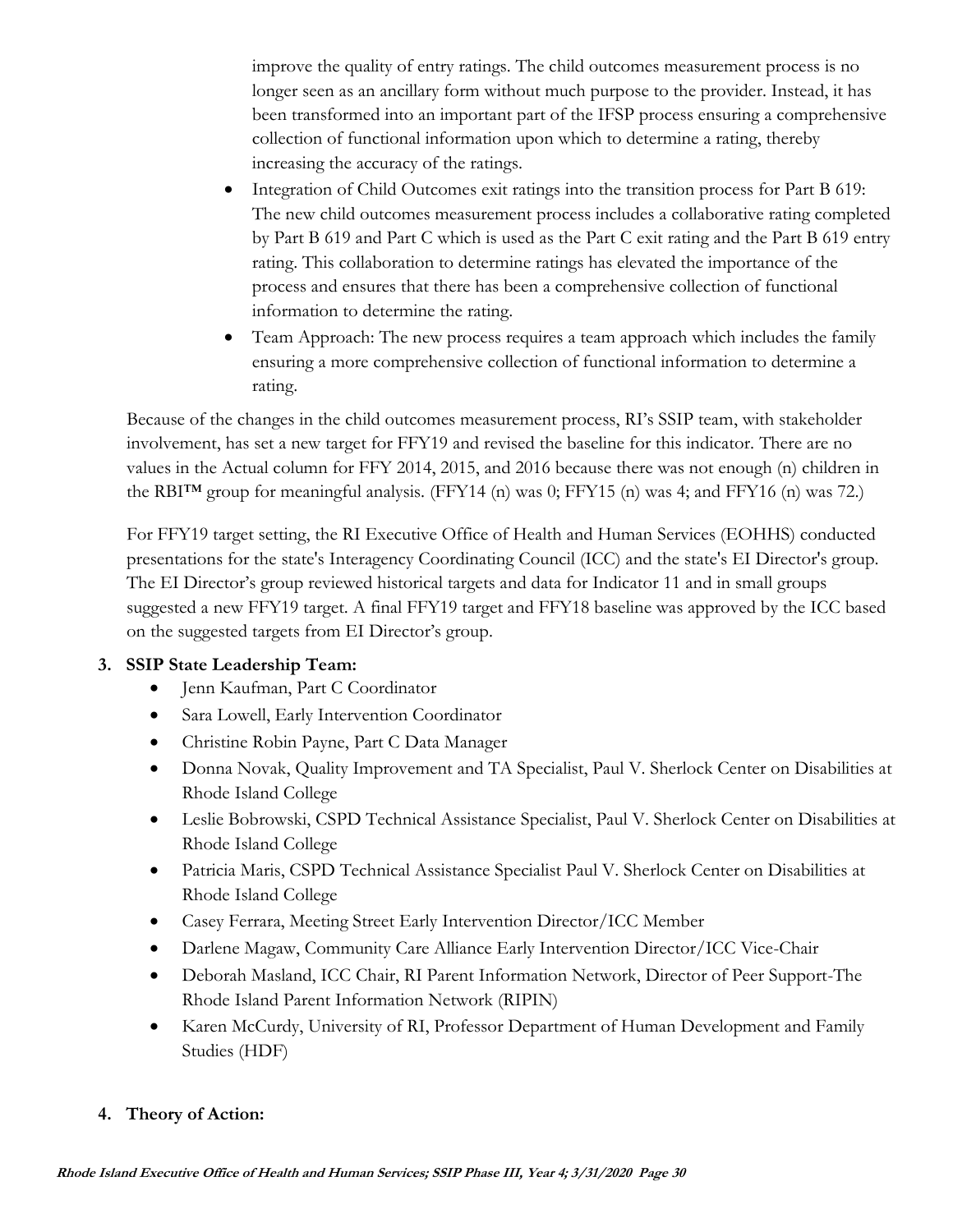## **If the State:**

- Builds statewide infrastructure (training, guidance, and administrative procedures) to implement and sustain the use of a high quality assessment practice to identify social emotional development (including child engagement, independence and social relationships) needs of children
- Supports EI programs and providers to learn and implement a high quality assessment practice and integrate results into the IFSP process
- Supports EI providers to learn and use evidence based practices (coaching and modeling, routines based early intervention) in service delivery

## **Then Providers will:**

- Use a high quality evidence based practice (RBI™) to elicit detailed information about the child's social emotional development.
- Develop IFSP outcomes which are based on the family's priorities that impact their child's social emotional development
- Use evidence based practices (coaching, modeling and routines based early interventions in the home visits) to achieve outcomes related to their child's social emotional development

## **Then Families will:**

- Provide detailed information about their child's functioning related to their child's social emotional development
- Identify concerns and choose priorities that are most meaningful to them
- Implement strategies within daily routines and activities that enhance their child's social emotional development
- Increase their skills and confidence to enhance their child's social emotional development

## **Then Children will:**

Demonstrate improved social emotional skills

## **5. The coherent improvement strategies or principle activities employed during the year, including infrastructure improvement strategies**

Improvement strategies employed during the year are based on three strands as follows:

Strand A: *Build statewide infrastructure (training, guidance and administrative procedures) to implement and sustain the use of a high-quality assessment practice to identify social emotional development (including child engagement, independence and social relationships).* Strand A strategies relate to building the infrastructure to implement the Routines Based Interview™ as a statewide practice.

## Table 2: Status of Strand A FFY18 Employed Strategies

| Strategy<br>Number | Strategy                                                                          | Status |
|--------------------|-----------------------------------------------------------------------------------|--------|
|                    | Followed an Implementation Plan to incrementally scale up the RBITM as a Employed |        |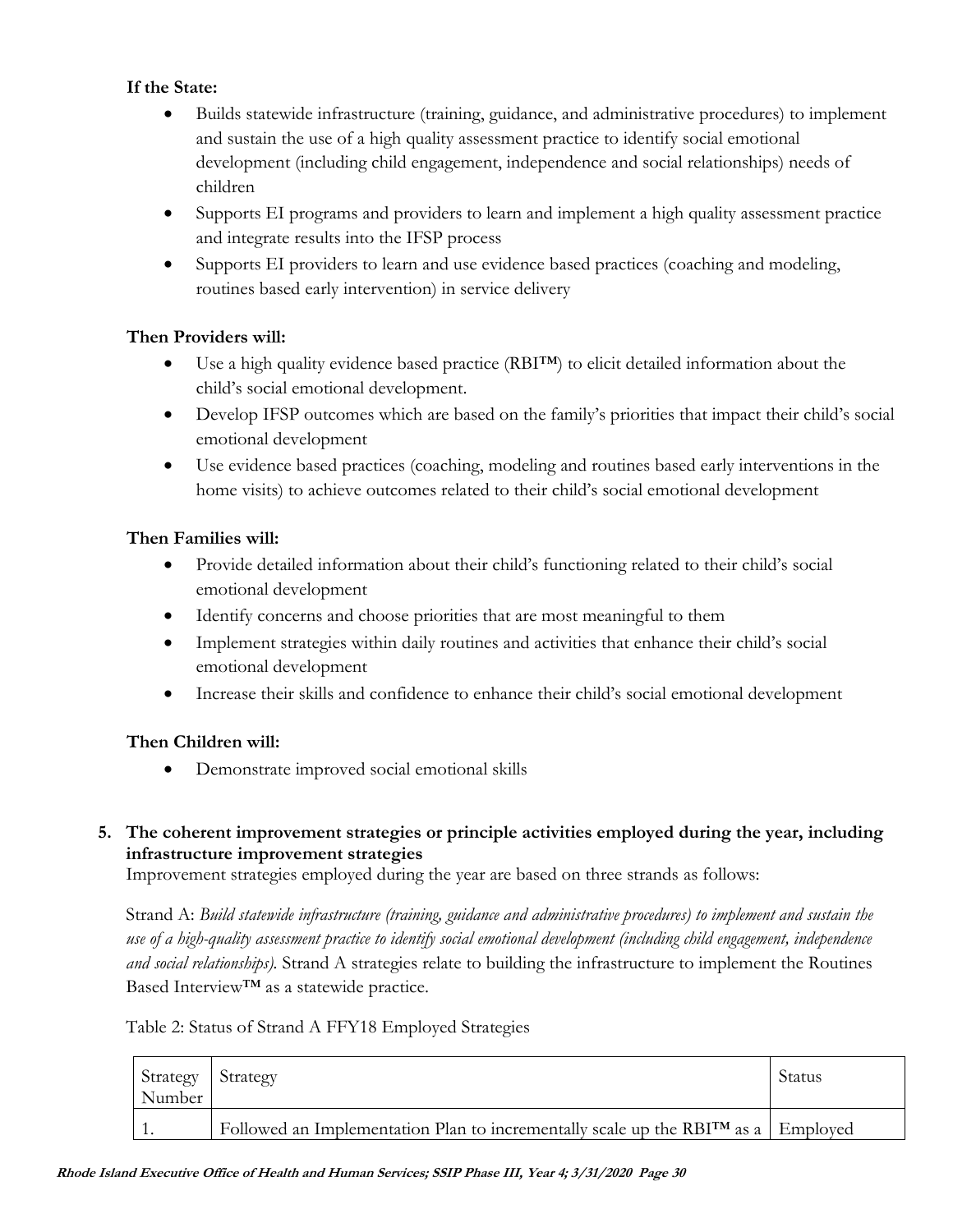| Strategy<br>Number | Strategy                                                                                                                                                                                                                                                                                                                                                                                                                                                                             | Status                                  |
|--------------------|--------------------------------------------------------------------------------------------------------------------------------------------------------------------------------------------------------------------------------------------------------------------------------------------------------------------------------------------------------------------------------------------------------------------------------------------------------------------------------------|-----------------------------------------|
|                    | statewide practice                                                                                                                                                                                                                                                                                                                                                                                                                                                                   | FFY18                                   |
| 2.                 | Updated and distributed the RI EI Policies and Procedures documents, RI<br>Claim Reimbursement Guidebook for EI Services, and other relevant<br>statewide forms and guidance to support implementation of the RBITM<br>process<br>Trained EI personnel on the updated RI EI Policies and Procedures<br>documents, RI Claim Reimbursement Guidebook for EI Services, and<br>other relevant statewide forms and guidance to support implementation of<br>the RBI <sup>TM</sup> process | Completed<br>FFY16 and<br>updated FFY18 |
| 3.                 | Incorporated quality indicators related to RBITM into the general<br>supervision including: IFSP Outcomes quality review (family owned,<br>functional, measurable and embedded into a routine), Services Rendered<br>Form (SRF) documentation and quality review (documentation reflects<br>coaching, modeling, and RBITM practices)                                                                                                                                                 | Employed<br>FFY18                       |
| 4.                 | Implemented an RBITM communication Plan                                                                                                                                                                                                                                                                                                                                                                                                                                              | Completed<br>FFY16                      |

Strand B: *Support EI Providers to learn and implement a high-quality assessment practice and integrate the results into the IFSP process.* This strand contains strategies related to building the knowledge and skills of Early Intervention providers to conduct the Routines Based Interview™.

Table 3: Status of Strand B FFY18 Employed Strategies

| Strategy<br>Number | Strategy                                                                                                                                                      | Status            |
|--------------------|---------------------------------------------------------------------------------------------------------------------------------------------------------------|-------------------|
| 1.                 | Developed and provided RBITM professional development (PD) and<br>coaching to front line staff and supervisors                                                | Employed<br>FFY18 |
| 2.                 | Provided RBITM PD for ancillary team members                                                                                                                  | Employed<br>FFY18 |
| 3.                 | Provided IFSP outcomes development PD to front line staff and<br>supervisors                                                                                  | Employed<br>FFY18 |
| 4.                 | Provided PD to help front line staff and supervisors to better link data<br>collected from the RBI™ to the development of the Child Outcomes<br>Summary (COS) | Employed<br>FFY18 |
| 5.                 | Provided program supervisors PD on how to support RBITM with front<br>line staff                                                                              | Employed<br>FFY18 |
| 6.                 | Developed and distributed useful resources to support RBITM<br>implementation and fidelity to program staff                                                   | Employed<br>FFY18 |

Strand C: *Support EI providers to learn and use evidence based practices (coaching and modeling, routines based early intervention) in service delivery, focuses on routines based interventions/routines based home visiting.* This strand contains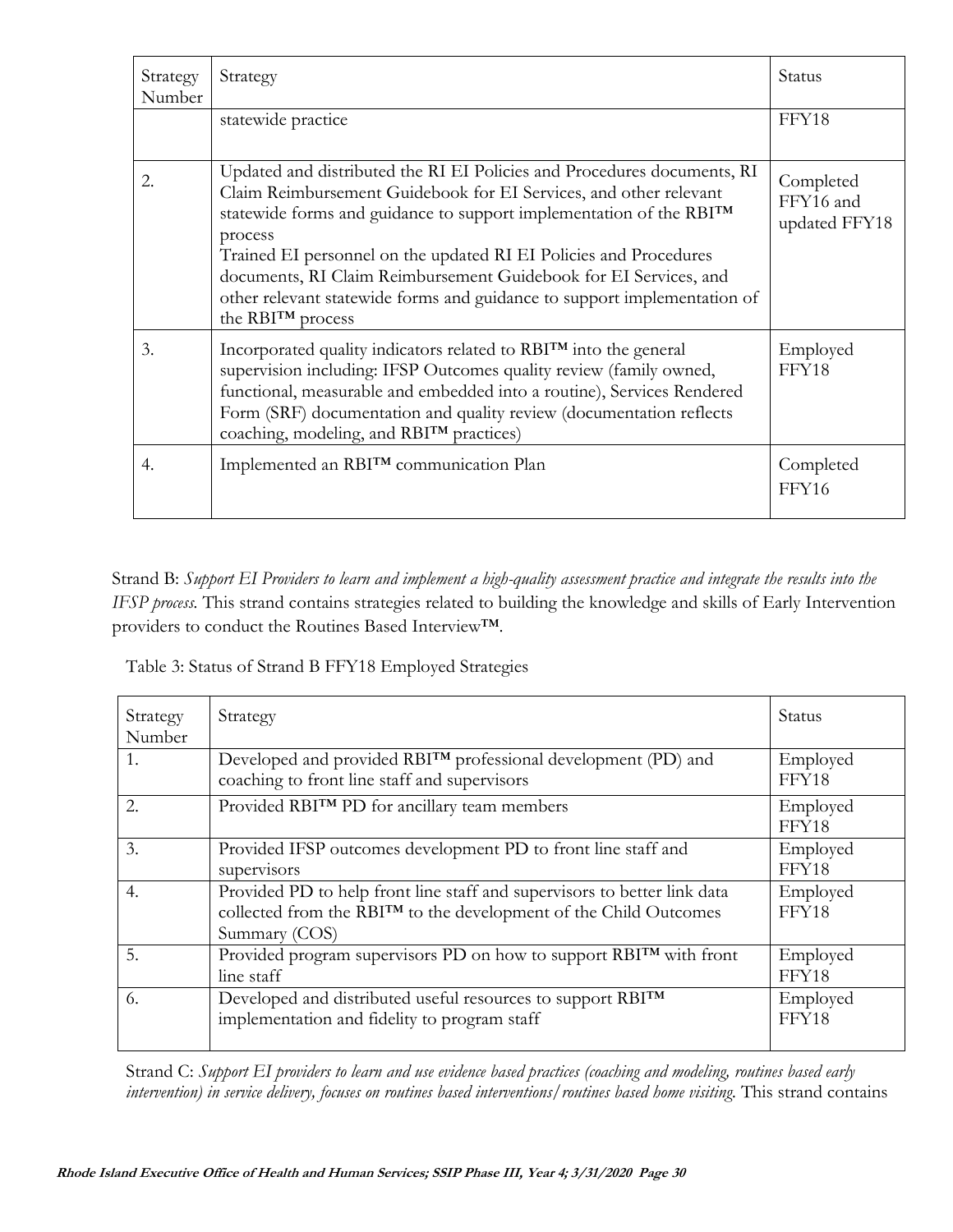strategies related to building the knowledge and skills of providers in an evidence based service delivery model.

| Strategy<br>Number | Strategy                                                                                                                           | Status            |
|--------------------|------------------------------------------------------------------------------------------------------------------------------------|-------------------|
|                    | Provided professional development (PD) related to coaching, modeling,<br>and RBI <sup>TM</sup> to front line staff and supervisors | Employed<br>FFY18 |
|                    | Provided program supervisors PD on how to support RBI™ with front<br>line staff                                                    | Employed<br>FFY18 |
|                    | Developed and distributed useful resources to support RBITM<br>implementation and fidelity to program staff                        | Employed<br>FFY18 |

Table 4: Status of Strand C FFY18 Employed Strategies

## **6. The specific evidence-based practices that have been implemented to date**

The Routines Based Interview™ (McWilliam, 1992, 2005a) is the primary evidence based practice implemented as a statewide practice. RBI™ was selected by RI because it is an in-depth child and family assessment resulting in functional child and family outcomes identified by the family. RBI™ has been fully implemented in Rhode Island.

In combination with the RBI™, RI has implemented Routines Based Home Visiting (RBHV), which offers a practical framework that supports parents as the primary agent of change. This functional approach lends itself toward practices designed to maximize children's engagement in everyday routines and support progress in their development and learning. The family-centered approach requires professionals to engage families as a leading partner in the EI relationship, provide families with opportunities for meaningful decision making, and ensure family goals are addressed. Professional development regarding RBHV has been provided statewide to all staff and full implementation of RBHV as a statewide practice is in process.

Routines Based Early Intervention (RBEI), combines the RBI™ and RBHV into a comprehensive assessment and intervention framework that respects the experiences, ideas and goals of the family. Components of RBEI include:

- EcoMap
- Routines Based Interview
- Development of Functional Outcomes
- Routines Based Home Visiting

## **7. Brief overview of the year's evaluation activities, measures, and outcomes**

Evaluation activities, measures, and outcomes have closely followed the evaluation plan developed in Phase II. RI utilized the Evaluation Logic Model template (created by the IDEA Data Center) and linked this to RI's Theory of Action. This tool outlines specific outputs and direct, intermediate, and long-term outcomes for each improvement strategy. In addition, the Evaluation Worksheet 5: Evaluation Questions related to Outcomes document (created by the IDEA Data Center) developed in Phase II was also used to develop the evaluation plan.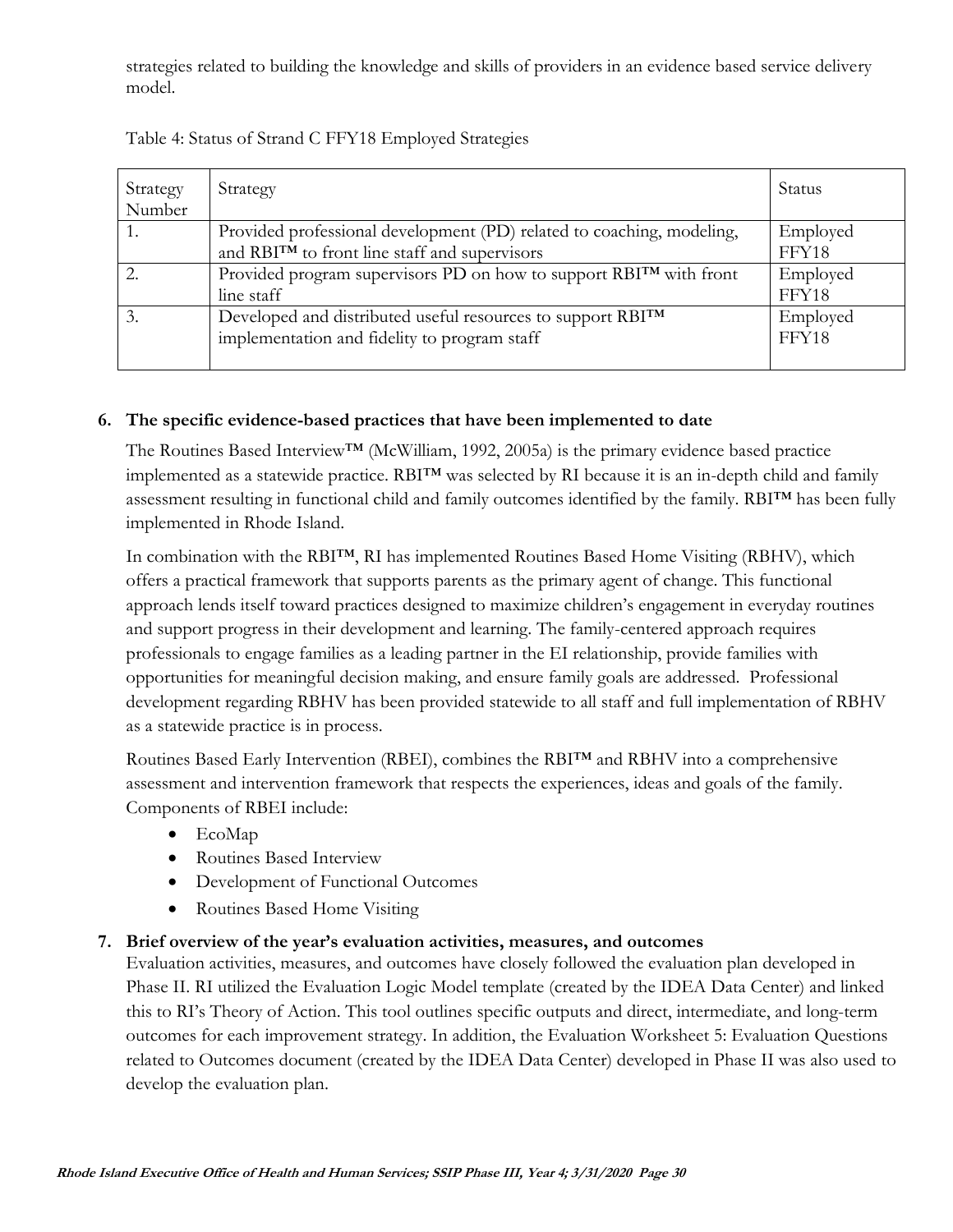To address issues and inform the enhancement of SSIP activities and procedures, the RI SSIP team collected, monitored and used a variety of data related to the evaluation of employed strategies and activities including:

- Monitoring the numbers of EI staff trained in RBI<sup>TM</sup>
- Monitoring RBI<sup>TM</sup> fidelity targets
- Monitoring the number of completed RBIs™ recorded in the EI data system
- Reviewing and using pre- and post-knowledge-based evaluations from RBI™ related trainings
- Requiring 85% demonstration on the RBI™ Implementation Checklist as a requirement for RBI™ fidelity.
- Providing front line staff and supervisors with support to increase the number of staff trained to fidelity.
- Reviewing SSIP evaluation data from the general supervision annual program self-assessments. The state selects 10% newly enrolled records for the time period of January 1 to June 30 of the review period for programs to self-assess. The state then verifies 25% of these records during an on-site focused monitoring visit.
- Conducting statistical analysis comparing child outcomes data for children with and without an RBI™.
- Reviewing child outcomes data collected through RI's Annual Performance Report.
- Reviewing Services Rendered Forms for quality documentation of parent participation, interventions in routines, and an agreed upon plan between visits.
- Reviewing the FFY18 Annual Family Survey data for changes in parent perceptions of how EI has helped them help their child to learn. In addition, reviewing data for changes related to the parents working toward IFSP outcomes in everyday routines and data on how helpful EI has been in supporting parents to include their child in everyday routines.
- Conducting a qualitative analysis of parent comments from the 2012 Annual Family Survey (before implementation of the RBI™) and parent comments from the 2017 Annual Family Survey (after RBI™ was implemented).

## **Important evaluation activities to highlight this year include:**

 **RI's State Identified Measurable Result (SIMR)** Rhode Island's SIMR is based on a subset of children whose family had a Routines Based Interview™ (RBI). The RI SIMR is measured by the percent of children showing greater than expected growth in Outcome A: Positive Social-Emotional Skills. This is the second year that the number (n) in the RBI™ subset was enough to compare the progress of children in Outcome A whose family had an RBI™ to the progress of children whose family did not have an RBI™. The results indicate that for Outcome A, the children in the RBI group made greater progress than children in the non-RBI group by 2.71%. It is important to note that in both Summary Statements and in all three outcomes, children in the RBI™ group showed greater progress than those in the non-RBI™ group. FFY18 data will be submitted for further analysis to determine its statistical significance. In FFY17, RI's SIMR data also showed that children in the RBI™ group made greater progress in both Summary Statements and in all three outcomes.

# **Table 5: FFY 2018 Child Outcomes Data - Summary Statement 1**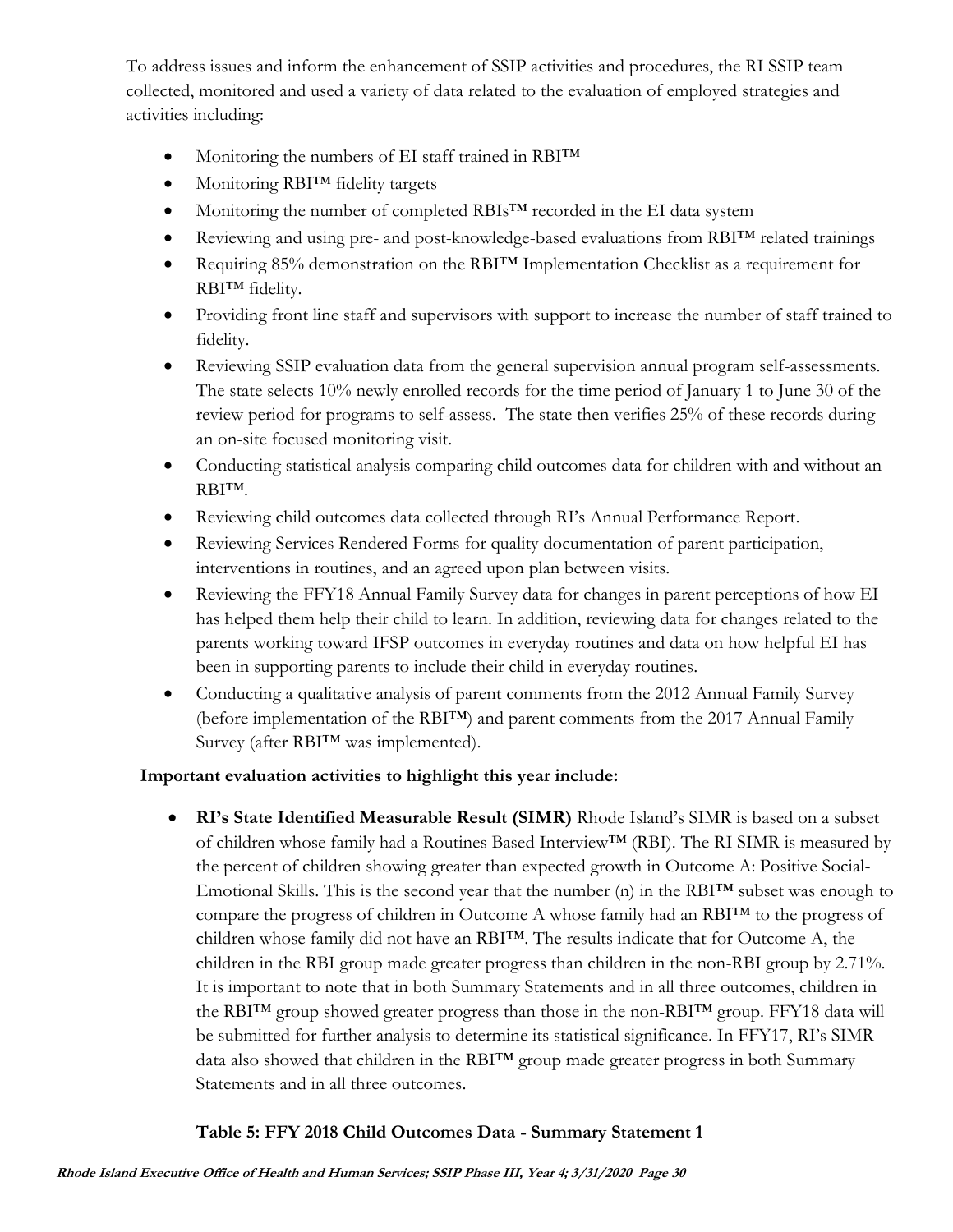**Of those children who entered the program below age expectations in each outcome, the percent of children who substantially increased their rate of growth by the time they exited the program.**

|    | <b>Outcome</b>                                                      | With RBI <sup>™</sup> (n = 1079) | No RBI <sup>™</sup> (n = 384) | <b>Difference</b> |
|----|---------------------------------------------------------------------|----------------------------------|-------------------------------|-------------------|
| А. | <b>Positive Social</b><br><b>Emotional Skills</b>                   | 51.29%                           | 47.30%                        | $+2.71%$          |
| В. | Acquiring and<br><b>Using New</b><br>Knowledge and<br><b>Skills</b> | 57.59%                           | 51.56%                        | $+6.03%$          |
|    | Take Action to<br>Meet Needs                                        | 63.78%                           | 61.11%                        | $+2.67%$          |

## **Table 6: FFY 2018 Child Outcomes Data - Summary Statement 2**

**The percent of children who were functioning within age expectations in each outcome by the time they exited the program**

|    | <b>Outcome</b>          | With RBI <sup>™</sup> (n = 1079) | No RBI <sup>™</sup> (n = 384) | <b>Difference</b> |
|----|-------------------------|----------------------------------|-------------------------------|-------------------|
|    | A. Positive Social      | 49.12%                           | 41.41%                        | $+7.71%$          |
|    | <b>Emotional Skills</b> |                                  |                               |                   |
| В. | Acquiring and           | 41.33%                           | 34.38%                        | $+6.95%$          |
|    | <b>Using New</b>        |                                  |                               |                   |
|    | Knowledge and           |                                  |                               |                   |
|    | <b>Skills</b>           |                                  |                               |                   |
|    | Take Action to          | 50.60%                           | 41.67%                        | $+8.93%$          |
|    | Meet Needs              |                                  |                               |                   |

- **Statistical Analysis of FFY 17 Child Outcomes Data**. Dr. Karen McCurdy, Ph.D., University of Rhode Island (URI), conducted an analysis in February 2019 0f FFY17 child outcomes data. The analysis indicated that there were significant differences favoring those children whose parents had participated in an RBI<sup>TM</sup> across all three child outcomes, with consistently greater likelihood of children with an RBI™ to be rated as having reached age expectations as compared to those who did not participate in an RBI™. For Positive Social-Emotional skills, children whose parents participated in an RBI™ were significantly more likely to reach age expectations (31.4%), than those who did not participate in an RBI<sup>TM</sup> (26.2%). Children with an RBI<sup>TM</sup> were also less likely to be categorized as improved but remaining behind their peers (33.6%) as compared to children without an RBI™ (40.9%). This analysis provides preliminary evidence that the RBI™ is supporting improved outcomes for children.
- **Quality IFSP Outcomes:** The quality of IFSP outcomes is another key evaluation activity that has been monitored each year since the beginning of RI's SSIP. Baseline IFSP Outcome data were collected in FFY 13 and collected each year thereafter as an activity of focused monitoring. Quality components reviewed included that IFSP outcomes were:
	- o Family-owned
	- o Functional
	- o Measurable
	- o Embedded in a routine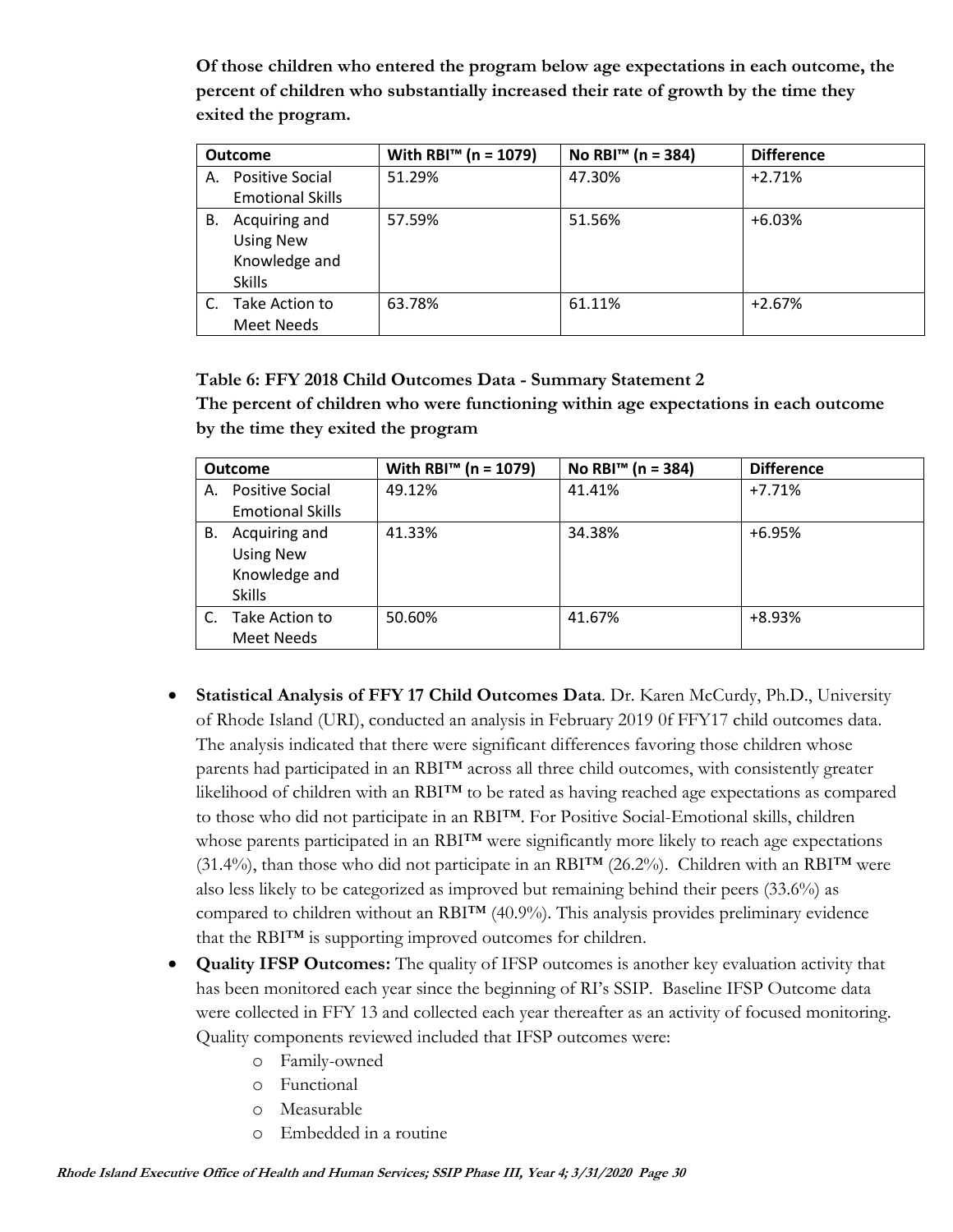These data have been collected annually and there has been a significant positive change in the quality of IFSP outcomes since the beginning of RI's SSIP. FFY17 data showed that the quality of IFSP outcomes were between 96% and 98% compliant. The quality of IFSP outcomes in FFY18 has surpassed FFY17 to between 96.10% and 99.98 % compliant. These data show that RI has solidly met a significant step in RI's Theory of Action.

| Outcome      | <b>FFY 2013</b> | <b>FFY 2014</b> | <b>FFY 2015</b> | <b>FFY 2016</b> | <b>FFY 2017</b> | <b>FFY 2018</b> |
|--------------|-----------------|-----------------|-----------------|-----------------|-----------------|-----------------|
| aspect       |                 |                 |                 |                 |                 |                 |
| Family-      | 91.60%          | 90.53%          | 95.52%          | 91.79%          | 98.70%          | 99.45%          |
| Owned        |                 |                 |                 |                 |                 |                 |
| Functional   | 81.23%          | 87.99%          | 92.69%          | 86.95%          | 98.05%          | 99.98%          |
| Measurable   | 67.13%          | 64.89%          | 83.96%          | 81.05%          | 96.10%          | 96.13%          |
| Embedded     | No data         | 67.32%          | 87.62%          | 81.47%          | 96.53%          | 97.76%          |
| in a Routine |                 |                 |                 |                 |                 |                 |

**Table 7: Quality of IFSP Outcomes FFY 2013 - FFY 2018.**

 **The Number of IFSP Outcomes.** Data for this activity were collected and verified during RI's annual focused monitoring process beginning in 2014. EI providers were asked to report the number of initial outcomes on the child's IFSP. In FFY18 results indicate, as they have since the data have been collected, that there is a greater number of IFSP outcomes for families who had an RBI™. This finding is similar to studies that reported an increase in IFSP outcomes for families who had an RBI™. (McWilliam, Casey, & Sims, 2009). The fact that RI data is aligned with other studies tells us that the RI's implementation of the RBI<sup>TM</sup> is progressing as it should. It is important to note that RI has seen an increase in the number of outcomes for both groups of children. This indicates a positive change in practice has occurred. More IFSP outcomes means that more parent concerns are being addressed and that there are more interventions in daily routines, and more opportunities for parents to enhance their child's development and ultimately this will improve outcomes and help us attain our SIMR.

# **Table 8. Number of IFSP Outcomes Shows the average number of IFSP Outcomes per family since FFY14.**

| Self-           | FFY     | FFY     | <b>FFY</b> | <b>FFY</b> | FFY  | FFY  |
|-----------------|---------|---------|------------|------------|------|------|
| assessment      | 2013    | 2014    | 2015       | 2016       | 2017 | 2018 |
| data            |         |         |            |            |      |      |
| Average         | No data | 1.65    | 2.07       | 2.88       | 3.52 | 3.94 |
| Number of       |         |         |            |            |      |      |
| <b>Outcomes</b> |         |         |            |            |      |      |
| without RBI     |         |         |            |            |      |      |
| Average         | No data | No data | 4.62       | 4.39       | 5.28 | 6.02 |
| Number of       |         |         |            |            |      |      |
| <b>Outcomes</b> |         |         |            |            |      |      |
| with RBI        |         |         |            |            |      |      |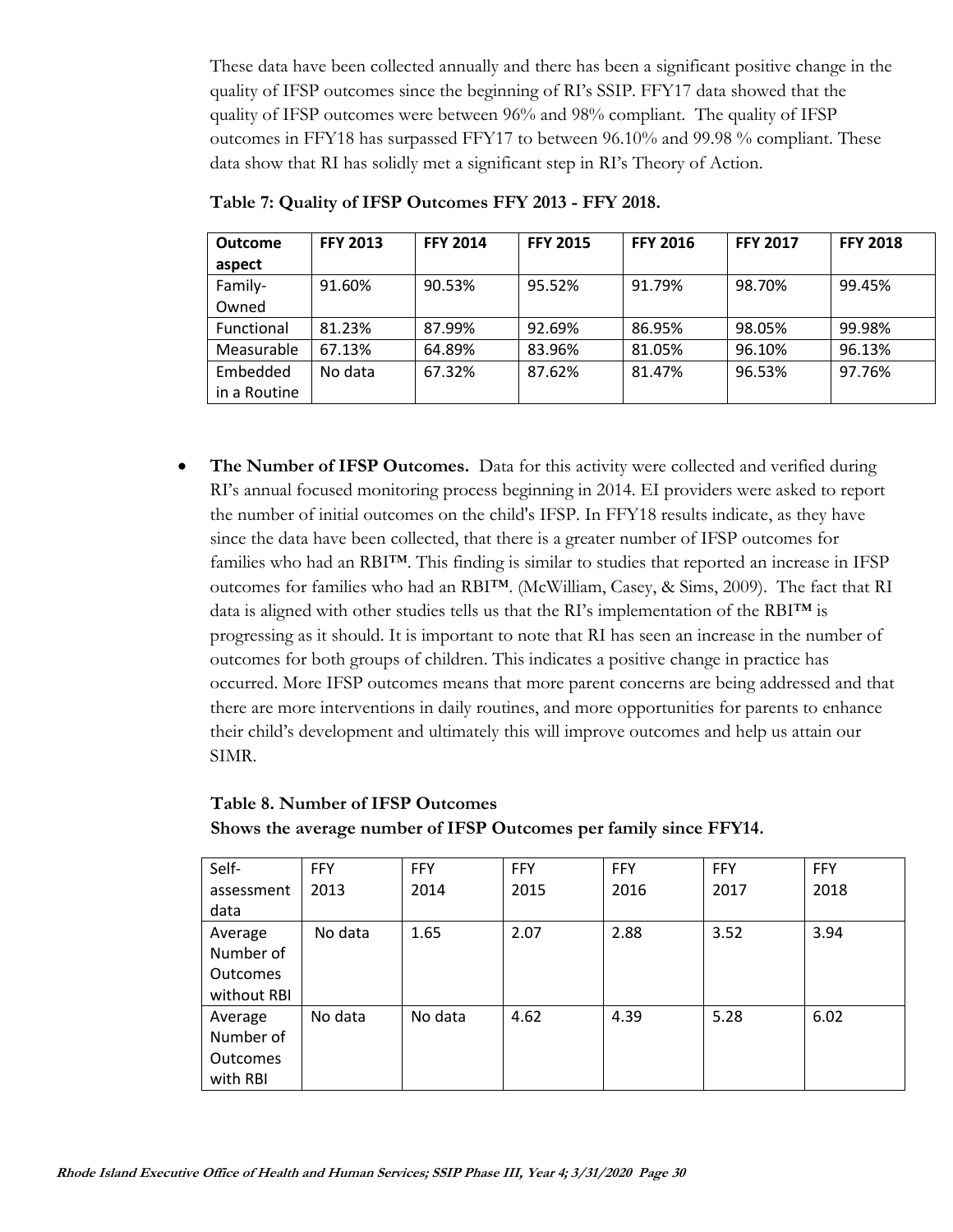**RBI Fidelity** RI has actively monitored the number of staff who achieve RBI™ implementation fidelity. RI struggled in FFY15 and FFY16 to meet fidelity targets and utilized national technical assistance to develop and implement a new fidelity plan for FFY17 to move more staff toward RBI™ fidelity. The first activity of the updated plan required RBI™ trained EI program supervisors to become "RI RBI™ Approved." This approval required achieving a score of 85% or greater on the RBI Implementation Checklist<sup>TM</sup>. (Adapted from J. L. Rasmussen & R. A. McWilliam 2006, 2008, 2009 & 2011). Next, the supervisors were trained to utilize the RBI Implementation Checklist™ as a mechanism to support staff to RBI™ fidelity. Finally, EI Program supervisors were charged to mentor their staff to improve proficiency and reach RBI™ fidelity. An incentive was established to provide funding to programs to offset supervisors' time needed to help staff achieve RBI™ fidelity. As an additional support to help staff achieve RBI™ fidelity, the RI Technical Assistance Center continues to offer an RBI™ refresher training for those trainees who felt they needed to review the RBI™ process. FFY18 data shows growth in the numbers of staff who achieved RBI™ fidelity and provides evidence that the implementation of the updated plan have been effective. Fifty-six staff are anticipated to achieve fidelity in FFY19 as reported by programs on the RI EI January 2020 staffing report.

#### **Table 9: RBI Fidelity Data**

| Year            | Number of participants trained to<br>fidelity | Total number of participants at<br>fidelity |
|-----------------|-----------------------------------------------|---------------------------------------------|
| FFY 2015        |                                               |                                             |
| FFY 2016        | 12                                            | 13                                          |
| FFY 2017        | 27                                            | 40                                          |
| <b>FFY 2018</b> | 31                                            | 71                                          |
| FFY 2019        | $6*$                                          | 77                                          |

**Shows the number of staff trained to fidelity in the RBI by FFY.**

\* Fifty-six additional staff are anticipated to achieve fidelity in FFY19

**Qualitative Analysis of parent comments from the RI EI Annual Family Survey.** 

*Participant voices: Caregiver experiences with Early Intervention Services in Rhode Island* (McCurdy & Russo, 2019) is a qualitative analysis and comparison of parent comments from the FFY11 (before RBI™ implementation) and FFY16 (when RBI™ was fully implemented) RI EI Annual Family Surveys. The analysis was conducted as a way to answer the evaluation question: "Do families feel more confident and competent in their skills to enhance their child's development, based on a long term outcomes?" The study yielded valuable information to answer the evaluation question, address other aspects of RI's SSIP, and help to inform family engagement activities for the RI EI system. Since the formatted questions of the two surveys were not the same for both years, it was not possible to compare the comments of both surveys. In the FFY11 survey, the qualitative component consisted of a "comments section" included at the end of Section A (Family Outcomes) and at the end of Section B (Helpfulness of EI). The survey design in FFY16 was changed to include three specific openended questions: 1) Describe how your Individualized Family Service Plan (IFSP) Outcomes were developed; 2) What was the most important lesson learned while involved in EI?; and, 3) Are there ways EI could have been more helpful? Because of these differences, the analysis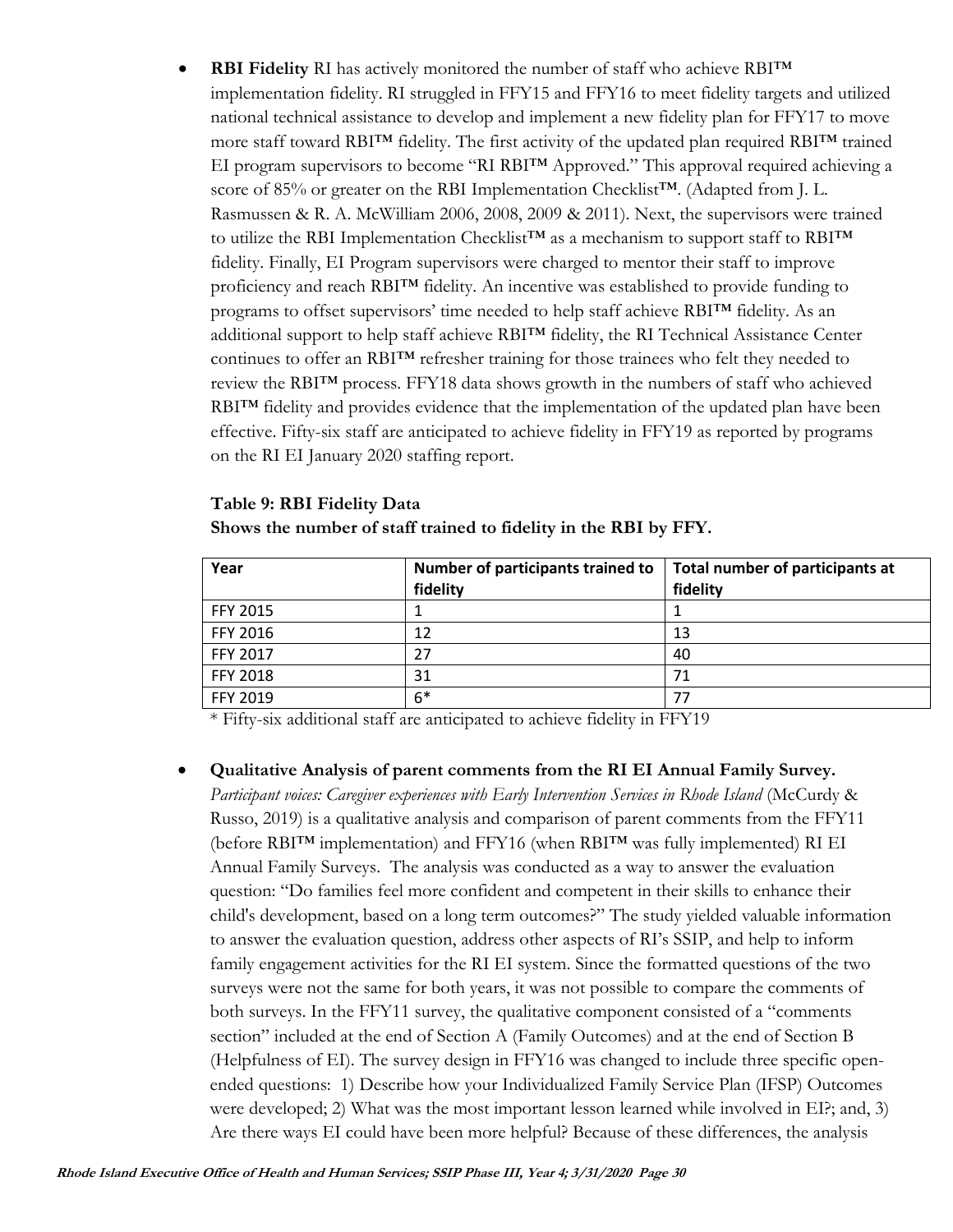looked at themes relevant to the evaluation question for each year. The study provided qualitative evidence that there were themes related to family competence and confidence. These data provide qualitative evidence that supports RI is well on the way to meeting an important step in its Theory of Action. Examples of themes from the 2016 survey are as follows:

- o "A second thread, voiced by 76 parents, identified increased knowledge of their child's specific developmental need or more general child development knowledge as the most important lesson learned. This knowledge often evoked comments that indicate increased feelings of competence by the parent or family in assisting the child."(page 33)
- o "Two subthemes emerged within this theme. First, a group of parents (57) identified specific and general strategies and goals to address areas of concern in the child's development. In many cases, this information helped parents feel more confident that they could support the child in achieving these goals."(page 35)
- o "The third subtheme identified two common parental roles that were seen as critical tools to promote child growth: advocate and teacher. Learning to be an effective advocate for the child was noted by 21 parents, with comments reflecting growing parental confidence in their role as a co-equal partner in the EI process. Seven comments mentioned the importance of teaching the child, with some noting increased parental self-efficacy over time."(page37)

Parent Quotes:

- " "We've come up with many techniques to deal with negative behavior & rewards with good behavior." –Parent (Specific strategies)
- "I've learned to recognize when my daughter is not in the right positions (W sitting) she should be so she can better her balance as well as keep aligned. I now see things you would never think is not good for a child. I know I can ask her to 'sit right; fix your legs,' and she at 2 years old knows what I or her therapists mean by that. To many people they might not see what I am now seeing and know how important something that may seem small makes a big impact." –Parent (Specific strategies)
- "On how to help my children make much progress." Parent (non-specific strategy)
- "That this is my child and I need to make sure that I'm his voice and that if no one else will be his voice that I need to be strong and be it for him." –Parent (Advocate)
- "We can make the difference in our child's development. EI offers strategies and guides but as a family is in our hands to help our son to use and benefit from them." –Parent (Teacher)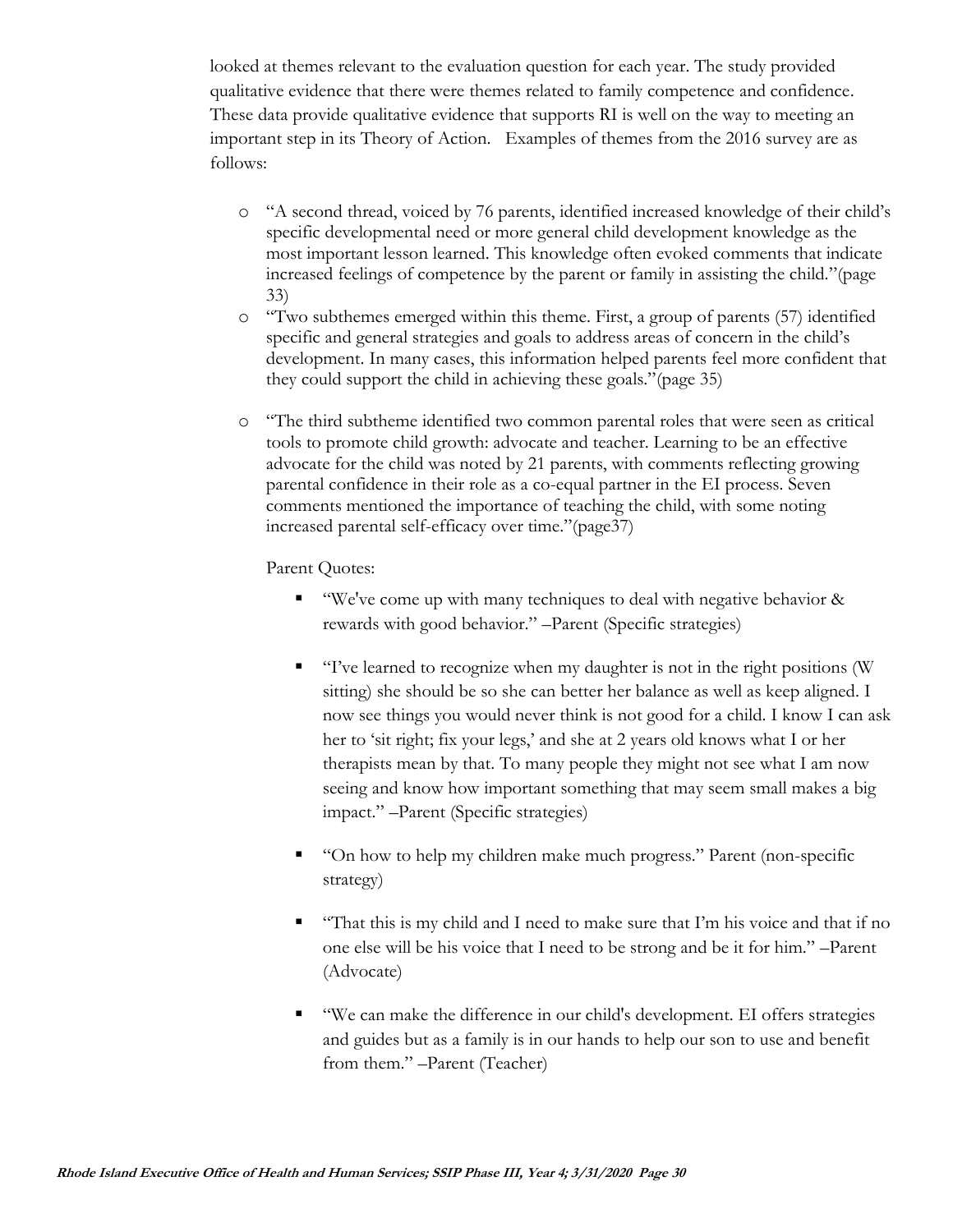- "Bueno fue muchas arutedades y destrenzas y que puedo densenasle cada dia a mis hijas (Well, with lots of effort and skills that I gained while in EI I know can teach my daughter more each day.)" –Parent (Teacher)
- "The most important lesson for me was learning myself how to get (child's name) to interact and speak. The girls were teaching me how to teach him, and for that I am so grateful--I can now say that I taught my child how to do all of the things that he does now. Every session, I learned something new to do with him, or a different way to do something to get better results." –Parent (Teacher).

## **8. Highlights of changes to implementation and improvement strategies**

RI delayed the start of Routines Based Home Visiting (RBHV) training and implementation from the spring 2019 to summer 2019. While planning with the state's certified RBHV trainers to develop the state RBHV training, the RI technical assistance team recognized that rather than have a state centralized training, a more focused, program-based training would best meet the needs of RI. After this decision, RBHV trainings were rolled out program by program so that all front-line staff could participate in this parent-centered, parent-directed, and coaching model. In the summer and fall of 2019, RI trained 191 staff in RBHV.

In FFY18, the RI Medicaid Reimbursement Guidebook for Early Intervention Services was updated to fully remove RBI™ from activities included in the flat rate for Multidisciplinary Evaluation to clarify RBI<sup>TM</sup> as a separate assessment.

# **B. Progress in Implementing the SSIP**

- **1. Description of the State's SSIP implementation progress**
	- **a. Description of extent to which the State has carried out its planned activities with fidelity what has been accomplished, what milestones have been met, and whether the intended timeline has been followed**

Targets relative to training individuals for RBI™ have been met. As of February 2020, 311 staff members have been trained in the RBI™.

Training Activities:

- RBI<sup>TM</sup> training for new staff occurs on an ongoing basis
- Refresher trainings (RBI™ 201) were provided in March and July 2019 for those individuals who have already attended an initial RBI™ training and require additional support to reach RBI™. Another RBI™ 201 session has been scheduled for February 2020.
- Training was provided in September 2018 for 20 Early Intervention Parent Consultants who provide peer to peer support for families. As a result, the parent consultants are able to support EI staff and families through the RBI™ process. Due to positive feedback with this training in SSIP Year II, RI will continue the strategy of providing RBI™ training to ancillary staff in FFY19.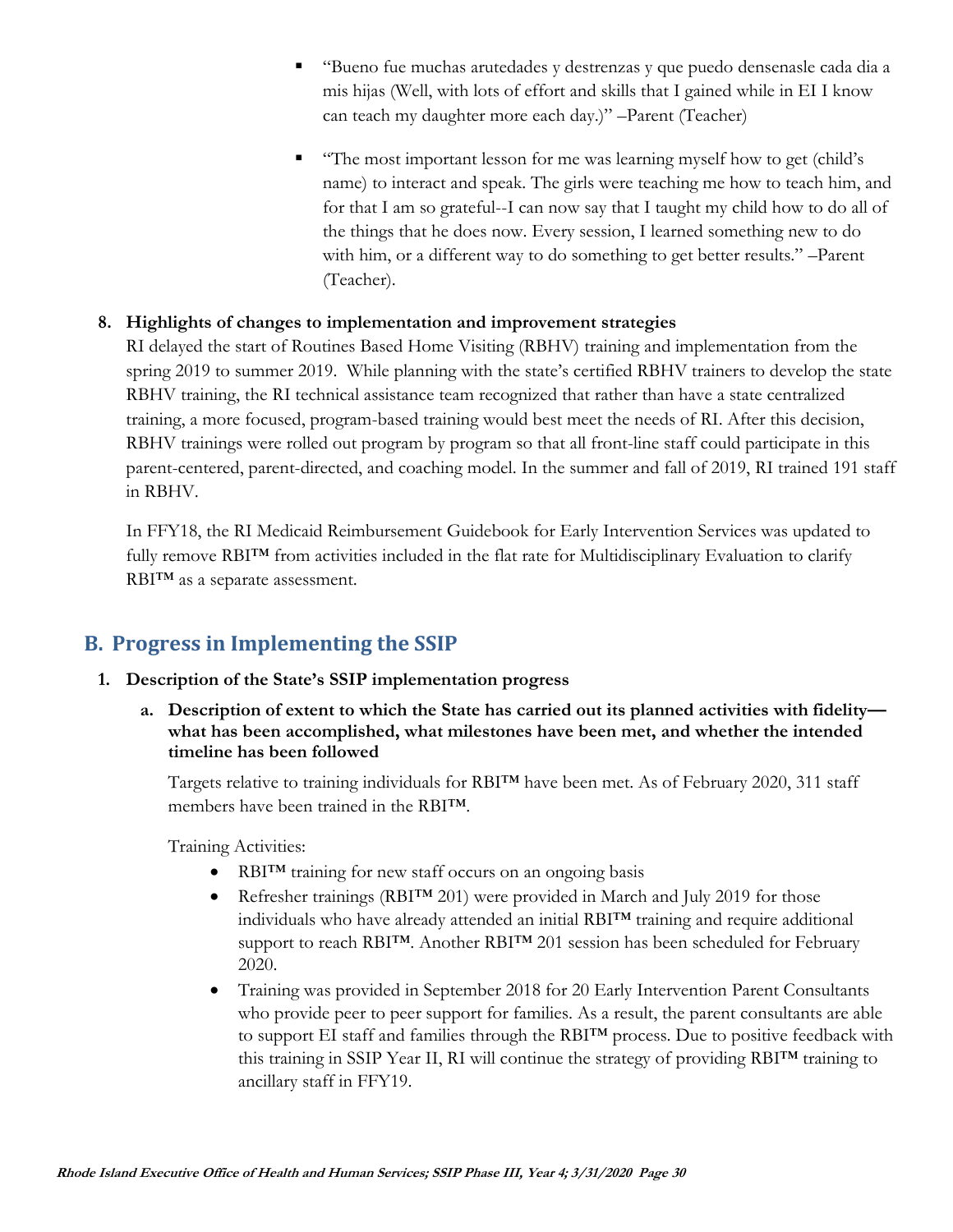- Five RI EI supervisors completed the RBI™ Certification Institute in July 2017 and April 2018 as a means to build supervisory capacity and increased the number of RI certified trainers to 7.
- RBI Implementation Checklist training was held for supervisors in September 2017 as a means to ensure that supervisors used the same lens for criteria to compete the checklist for their staff looking to achieve RBI™ fidelity.

Targets relative to training individuals for RBHV have been met. As of February 2020, 191 individuals were trained in RBHV.

Training Activities

- RI supported 4 staff in national RBHV training to build a cadre of Certified Trainers in preparation of the role out of RBHV.
- Although RI delayed the start of Routines Based Home Visiting (RBHV) training and implementation from the spring 2019 to summer 2019, the state TA team along with the certified RBHV trainers developed a focused RBHV training that was rolled out program by program. This roll-out strategy was decided so that all front-line staff could participate in this parent-centered, parent-directed, and coaching model as a team. In the summer and fall of 2019, RI trained 191 staff in RBHV.

State System Activities:

- Except for the RI IFSP Guidebook, all procedural documents have been updated as planned. The RI IFSP Guidebook is still under revision but expected to be completed by June 2020. This timeline was originally extended in due to a new IFSP process and form rolled out to programs in December 2016. Since then, additional revisions to the RI IFSP are expected in 2020, and because they have not been finalized, this has caused a delay in the completion of the RI IFSP Guidebook. However, sections in the IFSP Guidebook related to the RBI™ have been completed and guidance materials related to the RBI™ process and the FFY16 IFSP changes have been issued in the meantime.
- The *RI Claim Reimbursement Guidebook for EI Services,* as completed as part of the initial SSIP, was updated in April 2018 to allow reimbursement for the RBI™ as an assessment practice rather than an activity related to IFSP development. In July 2019, the guidebook was updated again to remove the RBI™ and the completion of the ECO Map from the bundle of activities included in the flat rates for Intake and Multidisciplinary Evaluation. This change clarified that the RBI™ and the completion of the ECO Map are now considered separate billable assessment activities.
- Strategies related to Strand A, Strategy 5: *Develop a Communication Plan* are completed, and targets have been met*.* The communication plan was an activity to inform, build capacity, and keep interest for providers who were not yet trained in the RBI™. This activity is no longer needed because targets related to ensuring staff are trained in RBI™ have been met.
- EI programs provided feedback indicating concern that the utilization of supervisors to coach staff in the implementation of RBI™ would take supervisors away from billable activities. The barrier of lost revenue and time to programs was addressed and the lead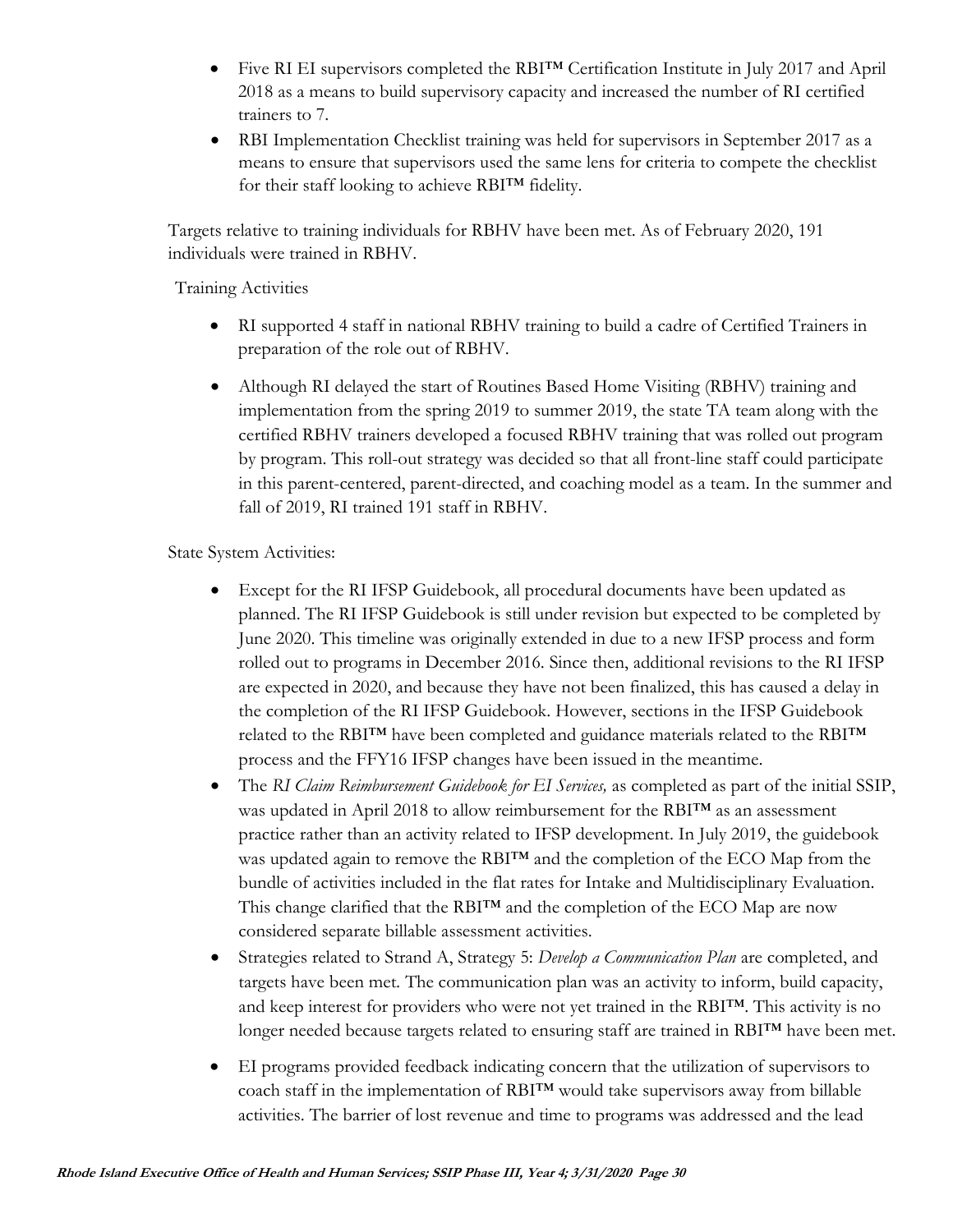agency developed an RBI<sup>TM</sup> incentive program to offset these losses. The incentive was based on the average supervisor's time it would take support a staff member to achieve RBI<sup>TM</sup> fidelity. Programs were reimbursed \$1200 per person for those staff members demonstrating 85% proficiency on the RBI Implementation Checklist<sup>™</sup> as assessed by supervisors who have achieved fidelity and completed the RBI Implementation Checklist training. Since the beginning of the incentive on July 1, 2017, 64 additional staff have achieved RBI™ fidelity and brings the total of staff at fidelity to 77. The RBI incentive program was continued for FFY18 and FFY19.

#### **b. Intended outputs that have been accomplished as a result of the implementation activities** Outputs achieved include:

- The implementation of the RBI<sup>TM</sup> Implementation Plan
- Three hundred eleven (311) participants trained in RBI™ to date
- One hundred ninety-one (191) participants trained in RBHV to date
- Seventy-seven (77) staff trained to RBI<sup>™</sup> fidelity
- Sixty-four (64) staff trained through the RBI™ Fidelity Incentive Program
- Five (5) RBI<sup>TM</sup> trainings for new staff trained 72 participants in FFY18
- RBI Training for ancillary staff (Parent Consultants) trained 20 participants
- Two (2) RBI™ 201 refresher trainings. One trained 12 participants and 15 participants are scheduled for the upcoming training.
- The *RI Claim Reimbursement Guidebook for EI Services* updated
- Fourteen (14) publications related to RBI and Routines Based Home Visiting posted on the EI TA web site
- The *Routines Based Early Intervention* (McWilliam, 2010) manual was provided to all sites to serve as a resource for RBI™ implementation and to enhance work with childcare providers
- Interactive Handouts for Coaching the Caregiver in Early Intervention (Cari Ebert Seminars) and *Early Intervention Every Day* (Crawford & Weber, 2014) provided to all EI sites
- RBEI ABC's of Early Intervention Training conducted by Cari Ebert was provided to 101 participants
- National RBI Certification Trainings attended and completed by 5 supervisors
- National RBHV Certification Training attended and completed by 4 supervisors

## **2. Stakeholder involvement in SSIP implementation**

**a. How stakeholders have been informed of the ongoing implementation of the SSIP**

The Early Intervention Provider Directors and Supervisors are two key stakeholder groups that have been used to provide ongoing feedback regarding the implementation of the SSIP. Both groups receive regular implementation and progress updates and have opportunities to provide feedback. RI has an existing structure of monthly meetings with both groups that include EI program directors and supervisors, Part C state staff, the Comprehensive System of Personnel Development (CSPD) Director, Technical Assistance providers and the Interagency Coordinating Council (ICC) Chair.

Other key stakeholder groups are new EI staff and EI staff who have completed RBITM training. New staff are informed of RI's SSIP through the EI orientation course, *Introduction to Early Intervention,* which is required for all new staff within six months of hire. The course covers the topics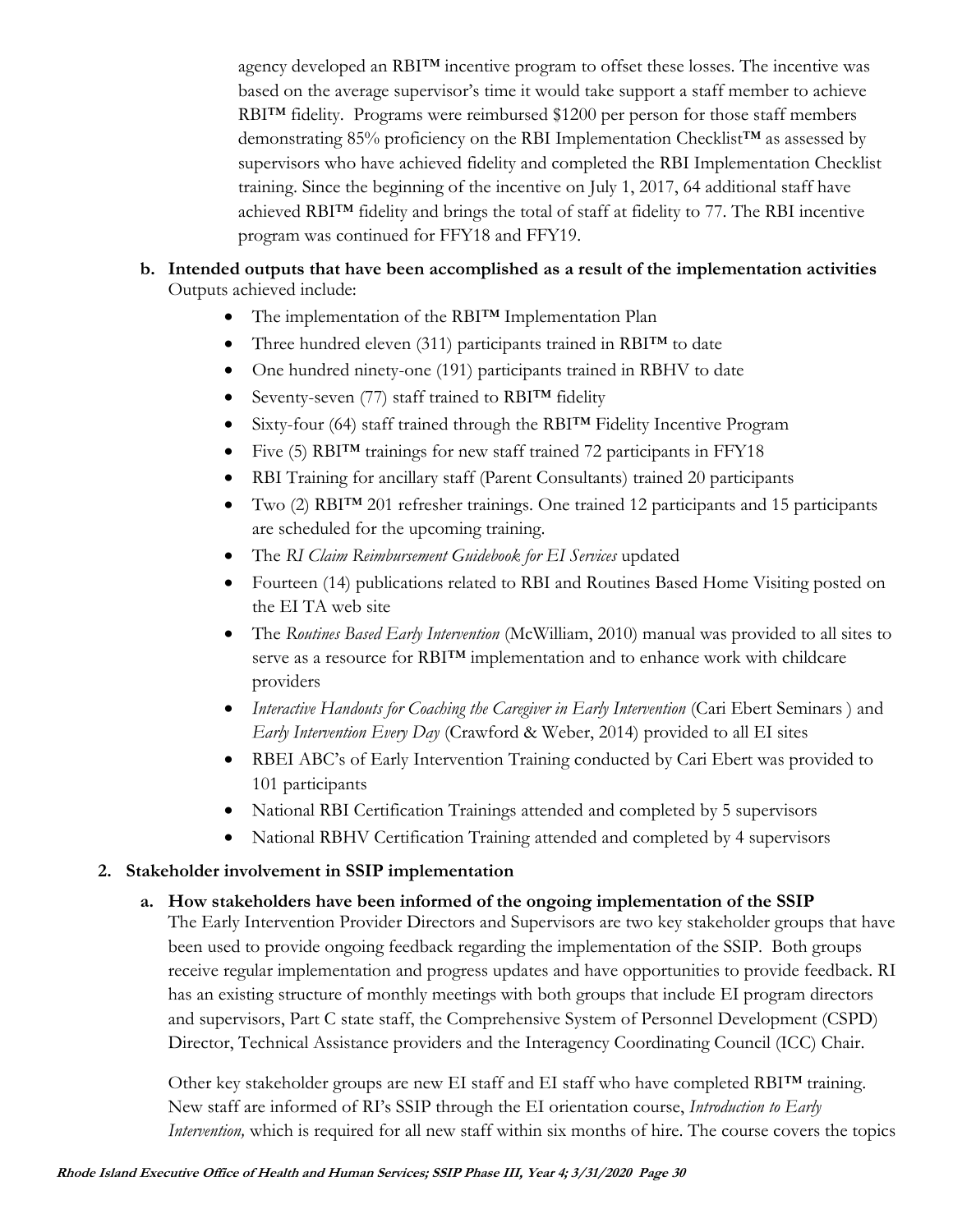of RBI™ and RBHV and provides a basic introduction to staff about RI's SSIP, the concept of RBI<sup>™</sup> and RBHV and informs the new EI staff of the expectation to attend an RBI<sup>™</sup> training.

Staff who have been trained in RBI are informed about ongoing SSIP implementation via emails about trainings from the CSPD Director at Paul V. Sherlock Center on Disabilities at RI College.

The Interagency Coordinating Council (ICC), which meets bi-monthly, is another stakeholder group that is informed of ongoing SSIP implementation through reports created and presented by members of the SSIP State Leadership team.

## **b. How stakeholders have had a voice and been involved in decision-making regarding the ongoing implementation of the SSIP**

RI recognizes and values feedback from all stakeholders including directors, supervisors, staff and parents as an integral part of RI's SSIP success.

The Directors and Supervisors have been key sources of input and feedback from the field and have engaged in problem solving and planning activities throughout the SSIP process. The RI SSIP planning team has used this feedback to make adjustments to implementation activities including:

- Solving data entry issues related to the number of RBI™s in the system
- Working with supervisors to address barriers to meeting fidelity goals; for example, eliminating the requirement for a video submission of an RBI™
- Offering additional RBI™ refresher trainings
- Conducting focused interviews in 2016 and 2018 with supervisors to understand training and support needs related to the implementation of RBI™
- Developing an incentive program for staff to reach RBI™ fidelity
- Participating in workgroups to provide feedback regarding the IFSP form

Routine feedback from staff who have been trained in RBI™ or RBHV are key to the success of RI's SSIP. For example, currently we are developing a survey for the participants of the RBHV training to learn which RBHV components staff have implemented and identify any barriers to the components that have not yet been implemented. The results of this survey will drive TA activities for RBHV in FFY19.

Another example of SSIP stakeholder involvement, has been the opportunities for leadership development for supervisory staff in the RI Early Intervention system. One example is that supervisors were utilized to become trainers, help develop and conduct RBHV trainings, and assist in the rollout of RBHV at the program level. The commitment and passion of this RBHV training team has been an integral force in the success of RI's SSIP.

Front-line staff also have provided SSIP implementation feedback through a pilot activity involving two EI program sites this year. The pilot involved the implementation of the use of the Early Intervention Matrix, (Based on Robin McWilliam's work and adapted by the National Individualizing Preschool Inclusion Project). Feedback from this pilot led to the suggestion that the Early Intervention Matrix tool could be adapted and used in RI's IFSP for outcome development. In addition, the staff involved in the pilot will be surveyed about the use of the form including value, ease, and barriers to its use. This feedback will help inform a final decision from the TA team on the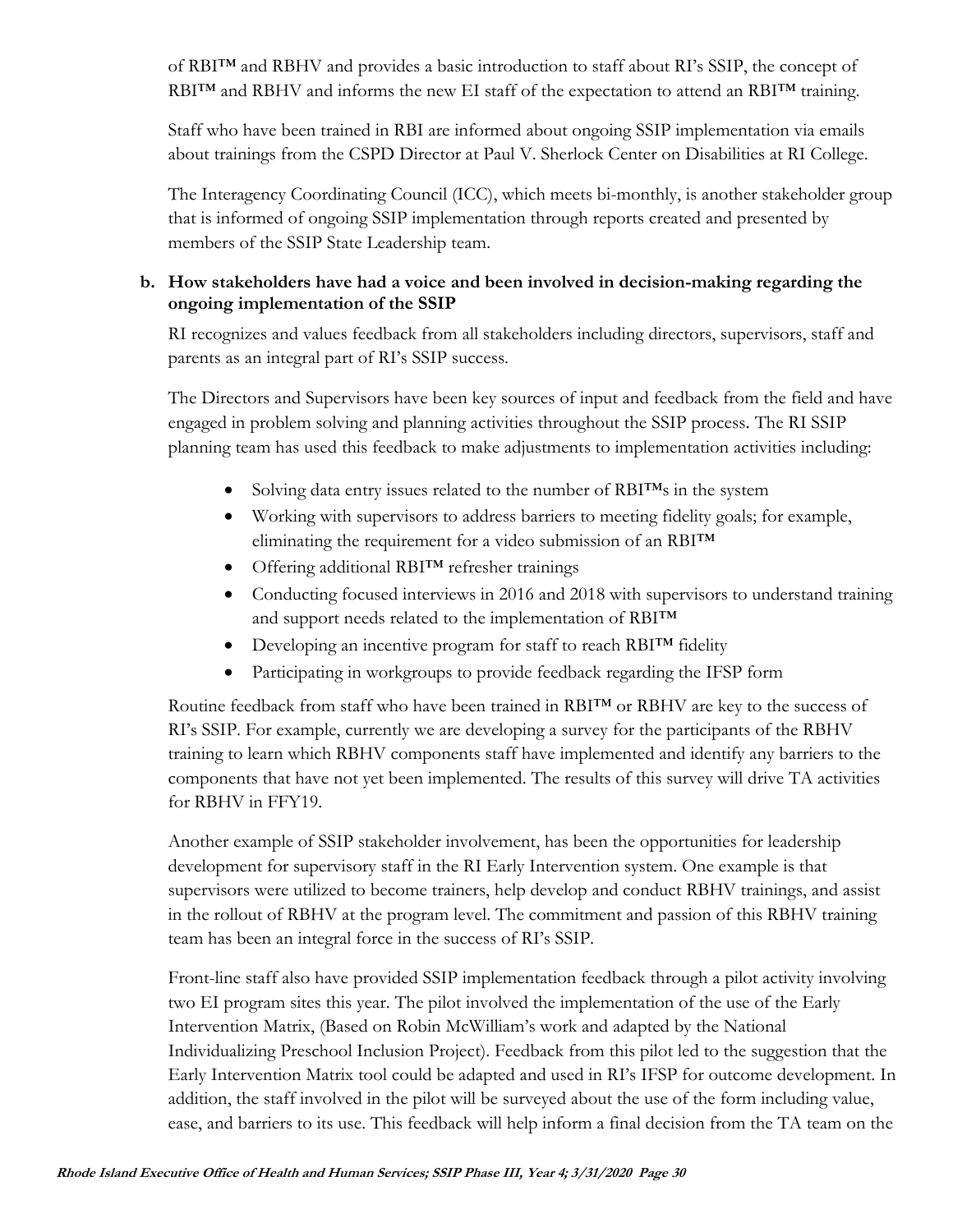best way to use this form as part of EI's work with families. Once decided, the TA team will be able to move forward with the Early Intervention Matrix as a statewide tool while addressing any foreseen barriers to its implementation and use.

RI parents have a strong voice in the implementation of RI's SSIP. During Phase III Year 2, parent feedback was solicited through a study that found parents who participated in an RBI™ reported significantly greater satisfaction with EI services than parents who did not participate in an RBI™. (McCurdy, et. al., 2017). This finding supports RI's Theory of Action in that parents who have had an RBI feel that the IFSP is developed based on what's important to them. The findings from this year's analysis of parent comments in RI's FFY11and FFY16 Annual Family Survey (McCurdy & Russo, 2019) has been presented to RI's ICC and stakeholders will have the opportunity to attend a meeting that will take a deeper look at the data. This deeper dive will inform next steps with family engagement strategies for the EI system.

# **C. Data on Implementation and Outcomes**

## **1. How the State monitored and measured outputs to assess the effectiveness of the implementation plan**

**a. How evaluation measures align with the theory of action**

The Evaluation Logic Model Template was used to direct evaluation activities and is directly aligned with RI's Theory of Action. The *Worksheet 5 Evaluation Questions related to Outcomes* tool was also used and it is directly tied to RI's short term, intermediate, and long-term outcomes.

#### **b. Data sources for each key measure**

| Strand | <b>Outcome</b><br><b>Type</b> | <b>Outcome</b>                                                                                                                                                                                 | Data Source                                                                                                                                                                                                                                  |
|--------|-------------------------------|------------------------------------------------------------------------------------------------------------------------------------------------------------------------------------------------|----------------------------------------------------------------------------------------------------------------------------------------------------------------------------------------------------------------------------------------------|
| A      | Short Term                    | Providers have knowledge of new<br>procedures related to implementing<br>the RBITM (when to do it, how to<br>document in the IFSP paper work<br>and what codes to use for billing<br>purposes) | Focused Monitoring-Annual RI<br>Provider Self-Assessment,<br>measured by the number of<br>compliant records (Completed<br>after eligibility, prior to IFSP<br>development; ECO map on file;<br>RBITM notes on file, correct<br>billing code) |
| А      | Short Term                    | Providers know the criteria to self-<br>assess IFSP outcomes.                                                                                                                                  | Annual RI Provider Self -<br>Assessment, measured by changes<br>in the $#$ of state corrections to the<br>provider's self-assessment of IFSP<br>outcomes that are family owned,<br>functional, measurable and<br>embedded in a routine       |
| A      | Short Term                    | Providers know the criteria to self-<br>assess documentation of service                                                                                                                        | As measured through general<br>supervision review of Services                                                                                                                                                                                |

#### **Table 9: Strands A, B, and C Outcomes and Data Sources**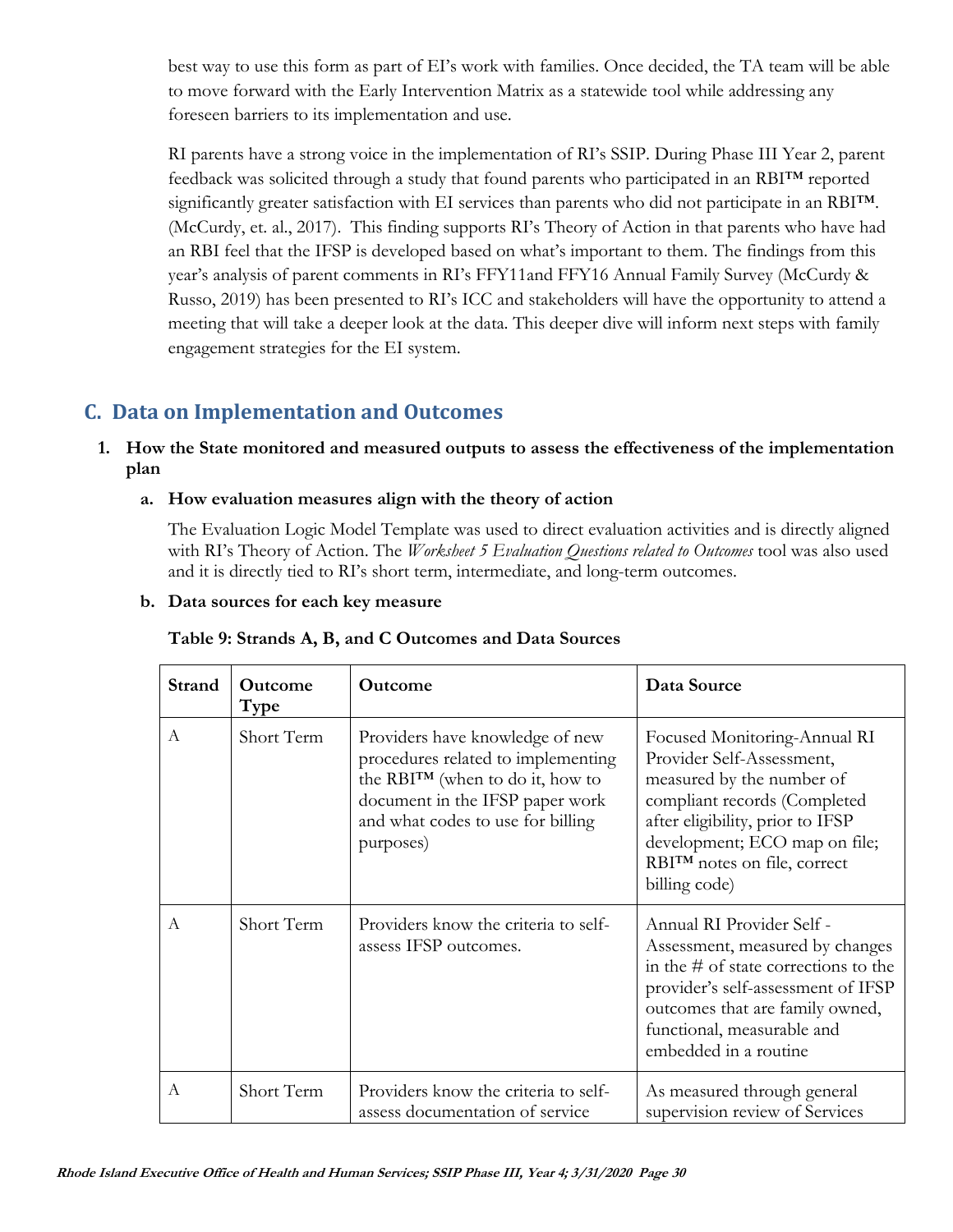| <b>Strand</b> | Outcome<br>Type | Outcome                                                                                                                                                        | Data Source                                                                                                                                                                                                                             |
|---------------|-----------------|----------------------------------------------------------------------------------------------------------------------------------------------------------------|-----------------------------------------------------------------------------------------------------------------------------------------------------------------------------------------------------------------------------------------|
|               |                 | delivery                                                                                                                                                       | Rendered Forms                                                                                                                                                                                                                          |
| А             | Short Term      | Providers and stakeholders are aware<br>of implementation of the RBITM in<br>RI                                                                                | Obtained through records of<br>contacts                                                                                                                                                                                                 |
| А             | Intermediate    | Providers consistently implement<br>new administrative procedures<br>related to RBI™ (when to do it; how<br>to document it in the IFSP; how to<br>bill for it) | Focused Monitoring-Annual RI<br>Provider Self-Assessment,<br>measured by the number of<br>compliant records (Completed<br>after eligibility, prior to IFSP<br>development; eco map in file; RBI<br>notes in file, correct billing code) |
| А             | Intermediate    | Providers develop outcomes for<br>families who have participated in an<br>RBITM that meet quality standards                                                    | Annual RI Provider Self -<br>Assessment, measured by %<br>provider's self-assessment of IFSP<br>outcomes that are family owned,<br>functional, measurable and<br>embedded in a routine                                                  |
| A             | Intermediate    | Program documentation of home<br>visits meet quality standards                                                                                                 | As measured through general<br>supervision review on Services<br><b>Rendered Forms</b>                                                                                                                                                  |
| A             | Long Term       | Providers value the RBI™ as part of<br>their practice                                                                                                          | Obtained through survey<br>instrument                                                                                                                                                                                                   |
| A             | Long Term       | The RBITM is implemented and all<br>administrative procedures are<br>followed                                                                                  | Focused Monitoring-Annual RI<br>Provider Self-Assessment,<br>measured by the number of<br>compliant records (Completed<br>after eligibility, prior to IFSP<br>development; eco map in file;<br>correct billing code)                    |
| А             | Long Term       | IFSP Outcomes are high quality and<br>meet standards                                                                                                           | Annual RI Provider Self -<br>Assessment, measured by $\%$<br>provider's self-assessment of IFSP<br>outcomes that are family owned,<br>functional, measurable and<br>embedded in a routine                                               |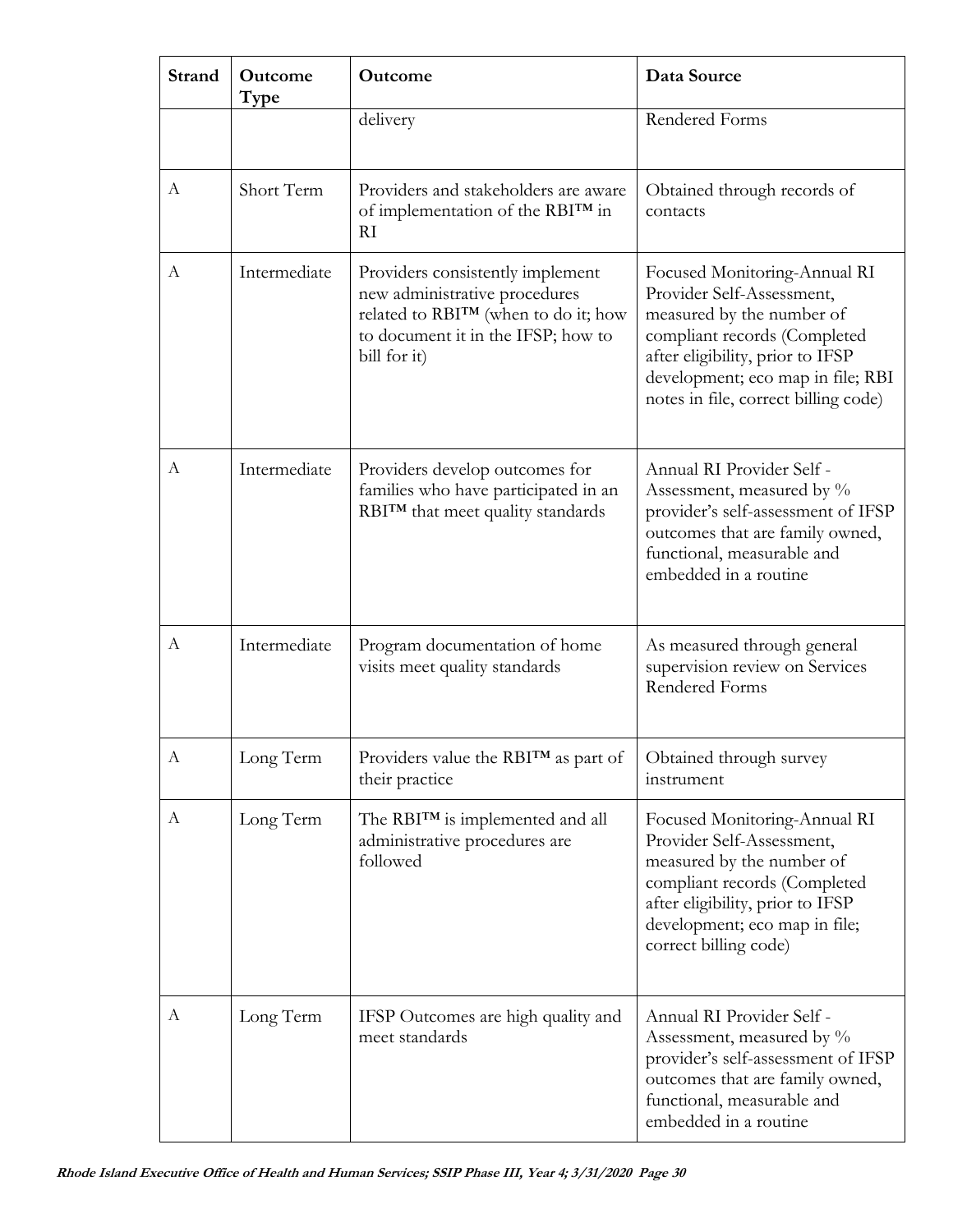| <b>Strand</b> | Outcome<br>Type | Outcome                                                                                                                                                                                                                                                  | Data Source                                                                                                                                                                                                          |  |
|---------------|-----------------|----------------------------------------------------------------------------------------------------------------------------------------------------------------------------------------------------------------------------------------------------------|----------------------------------------------------------------------------------------------------------------------------------------------------------------------------------------------------------------------|--|
| A             | Long Term       | Documentation of home visits<br>As measured through general<br>reflect coaching, modeling,<br>supervision review on Services<br><b>Rendered Forms</b><br>interventions in routines, and an<br>agreed upon plan with the family                           |                                                                                                                                                                                                                      |  |
| B             | Short Term      | Providers gain knowledge about how<br>Obtained through knowledge and<br>to conduct an RBITM, how to<br>satisfaction survey<br>prioritize family concerns based on<br>the RBITM, and how to develop<br>outcomes based on the priorities of<br>the family. |                                                                                                                                                                                                                      |  |
| B             | Intermediate    | Providers implement the RBITM,<br>prioritize concerns of the family and<br>develop outcomes based on family<br>concerns with fidelity                                                                                                                    | Obtained through training records                                                                                                                                                                                    |  |
| B             | Intermediate    | Families have IFSP outcomes that<br>reflect their priorities and meet the<br>needs of their child and family.                                                                                                                                            | Obtained through<br>interview/survey                                                                                                                                                                                 |  |
| B             | Long Term       | Family routines are easier and more<br>successful for the family                                                                                                                                                                                         | Obtained through annual Family<br>Survey/or other survey                                                                                                                                                             |  |
| B             | Long Term       | All providers routinely utilize the<br>RBITM with all families                                                                                                                                                                                           | Focused Monitoring-Annual RI<br>Provider Self-Assessment,<br>measured by the number of<br>compliant records (Completed<br>after eligibility, prior to IFSP<br>development; eco map in file;<br>correct billing code) |  |
| $\mathsf{C}$  | Short Term      | Providers gain knowledge about<br>coaching, modeling, and routines<br>based interventions in home visits.                                                                                                                                                | Obtained through knowledge and<br>satisfaction survey                                                                                                                                                                |  |
| $\mathsf{C}$  | Intermediate    | Providers implement coaching,<br>modeling, and routines based<br>intervention in home visits to<br>achieve outcomes                                                                                                                                      | As measured through general<br>supervision review on Services<br>Rendered Forms                                                                                                                                      |  |
| $\mathsf{C}$  | Intermediate    | Families will implement strategies in<br>daily routines and activities that<br>enhance their child's development                                                                                                                                         | As measured through general<br>supervision review on Services<br>Rendered Forms                                                                                                                                      |  |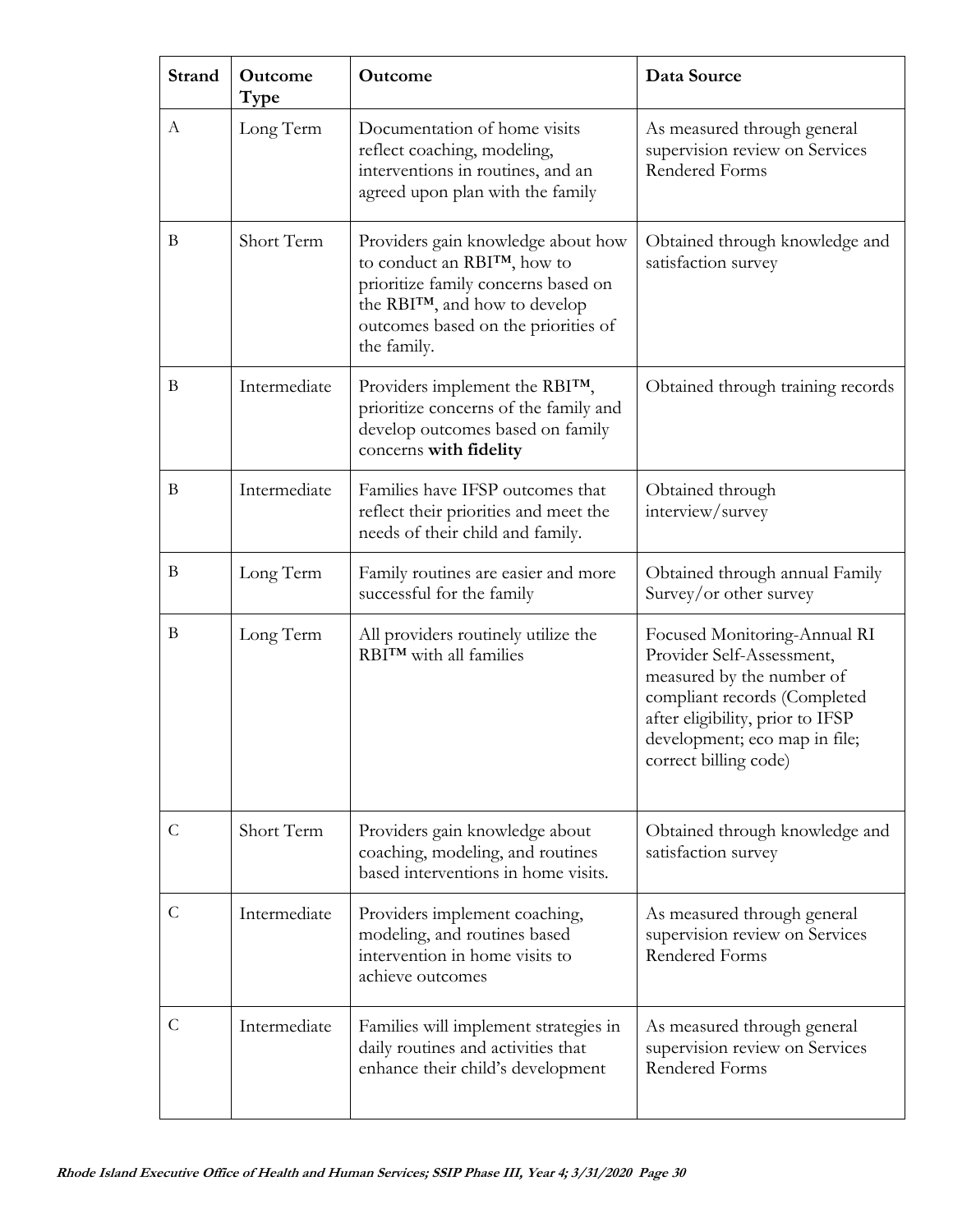| Strand | <b>Outcome</b><br>Type | <b>Outcome</b>                                                                                                    | Data Source                                              |
|--------|------------------------|-------------------------------------------------------------------------------------------------------------------|----------------------------------------------------------|
|        | Long Term              | Families increase their competence<br>and confidence to enhance their<br>child's development                      | Annual Family Survey or other<br>survey                  |
|        | Long Term              | Children demonstrate increased skills<br>in all outcomes including developing<br>improved social emotional skills | Child Outcomes data of children<br>who have had an RBITM |

## **c. Description of baseline data for key measures**

Baseline data from FFY 13 regarding the quality of IFSP outcomes were collected during the annual provider self-assessment process as part of general supervision and focused monitoring. Each provider rated their own compliance regarding the first two (2) initial IFSP outcomes. IFSP outcomes were assessed to include the following components based on specific criteria: family owned, functional, measurable, and embedded in a routine. The state verified the provider's ratings. If the state rating did not agree with the provider's rating, the rating was changed, and technical assistance was provided to the provider. Data from consecutive years are compared to baseline to show improvement in the quality of IFSP outcomes.

Baseline data from FFY 14 regarding the number of IFSP outcomes per family were collected during the annual provider self-assessment process as part of general supervision and focused monitoring. Data from consecutive years are compared to baseline to show improvement in the overall number of IFSP outcomes per family.

Baseline data for the SIMR in FFY17 were collected as part of the FFY17 APR for Indicator 3: The percentage of infants and toddlers with IFSPs who demonstrate improved positive social emotional skills. These data were disaggregated for children whose family had an RBI™ and those who did not.

## **d. Data collection procedures and associated timelines**

Data are collected from the annual self-assessment and focus monitoring process as follows:

- Self-assessment forms and guidance are provided to EI providers in late August
- EI providers review records, using the self-assessment form and guidance, that are randomly assigned by the lead agency (10% of providers' enrollment January to June)
- Lead Agency and technical assistance staff conduct an on-site verification of 25% of each program's reviewed records in September and October
- Data are collected, analyzed and reports are prepared in November and provided to the EI programs in December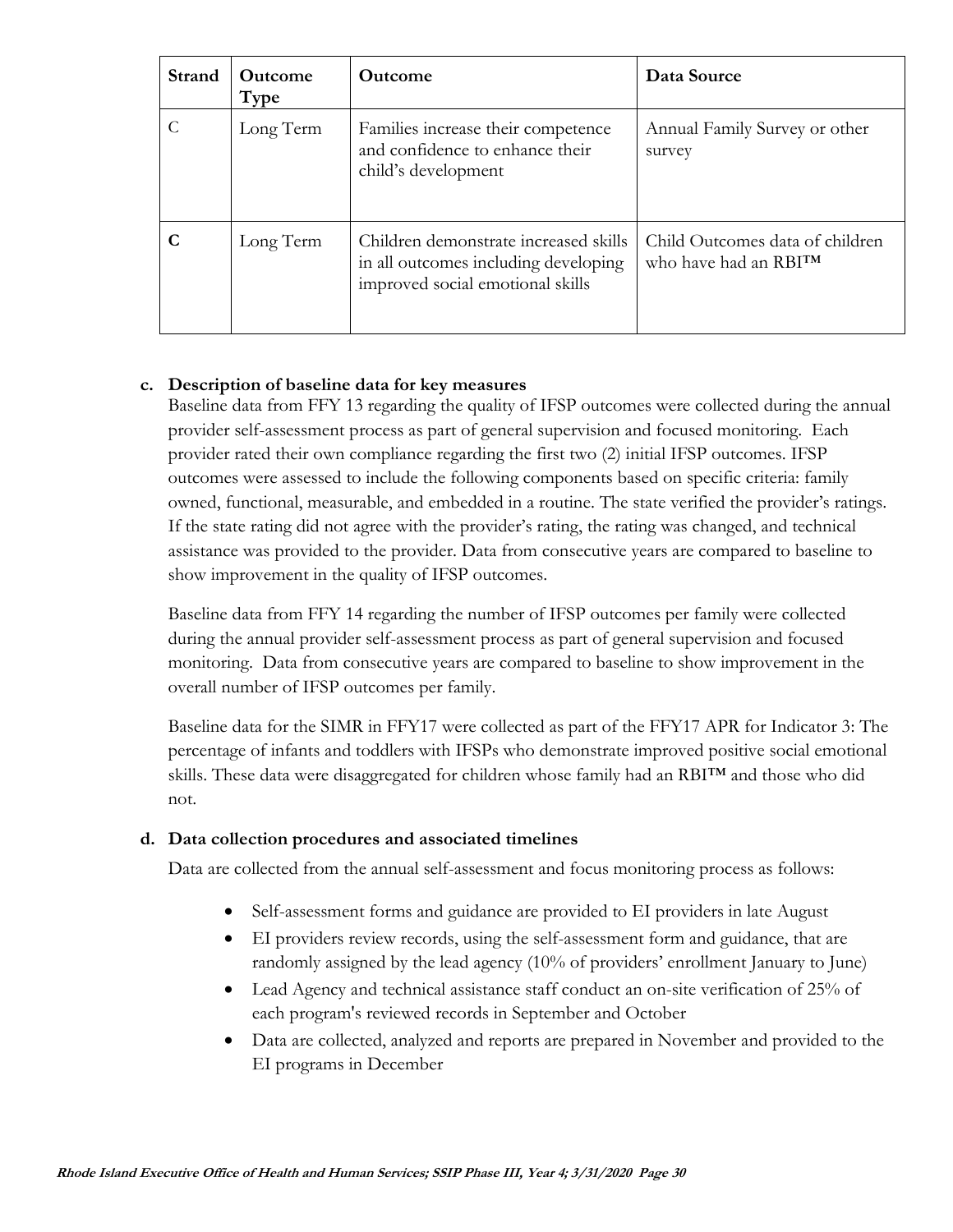Data are also collected and reviewed as an ongoing process for the following: number of training workshops, number of participants, and the number of staff who have achieved fidelity as measured by the RBI™ Implementation Checklist that is completed and submitted by supervisors.

Pre-and post-testing of training participants normally occurs for each training sessions. Pre- and post-test scores are reviewed for trends and the results for individual questions are also reviewed to inform areas for training content improvements. This year, only two sessions of RBHV participants completed pre and post testing and a satisfaction survey was used for the other four sessions.

Data for the number of RBI<sup>TM</sup>s are collected in the Welligent data system, reviewed ongoing, and summarized annually.

Data for the SIMR, (Outcome A: The percent of children with of IFSPs who have demonstrated improvement in positive social emotional skills), are collected in the Welligent database for all children enrolled for 6 months or longer and who have exited with and without an RBI™.

Data for the Qualitative Analysis of parent comments contained in the Annual Family Surveys FFY11 and FFY16 were collected by the researcher who first analyzed cross-sectional secondary data collected by the survey administrator, Rhode Island Parent Information Network.(cite the study here). Family information for distribution of the survey was extracted on March 31, 2012 for the FFY11 survey and March 31, 2017 the FFY16 survey. The FFY11 data represented parent responses three years prior to RBI™ implementation and the FFY 16 data represented parent responses two years post RBI™ implementation. The qualitative component of the FFY11 survey consisted of a "comments section" included at the end of Section A (Family Outcomes) and at the end of Section B (Helpfulness of EI). In FFY16, the qualitative component was changed to include three specific open-ended questions: 1) Describe how your Individualized Family Service Plan (IFSP) Outcomes were developed; 2) What was the most important lesson learned while involved in EI?; and, 3) Are there ways EI could have been more helpful? In FFY11, 15% ( $n = 101$ ) participants responded to the first open-ended item about FOS outcomes and  $27\%$  (n = 184) participants responded to the second open-ended item about EI effectiveness. In FFY16, response rates were much higher for the three open-ended questions, ranging from  $52\%$  (n = 405) of parents commenting about ways EI could be more helpful, to  $65\%$  (n =512) in response to important lessons learned. A general inductive approach with the constant comparative method was used to create codes and code trees for the data analysis.

- e. [If applicable] Sampling procedures N/A
- f. **Planned data comparisons**

**Number of IFSP Outcomes**: Beginning in FFY 14 during the annual self-assessment process, providers began reporting the number of initial IFSP outcomes for children. In FFY15, the providers were required to report on the number of IFSP outcomes for those families who participated in an RBI™ and compare this number to families who did not. Since FFY15, RI has seen a steady increase on the number of initial IFSP outcomes written for families who had an RBI<sup>™</sup> which is similar findings in studies that reported an increase in IFSP outcomes for families who had an RBI™. (McWilliam, Casey, & Sims, 2009).

**SIMR**: This year the University of Rhode Island (URI) conducted a statistical analysis of FFY17 APR Indicator 3 data comparing progress in all summary statements and all outcome areas for those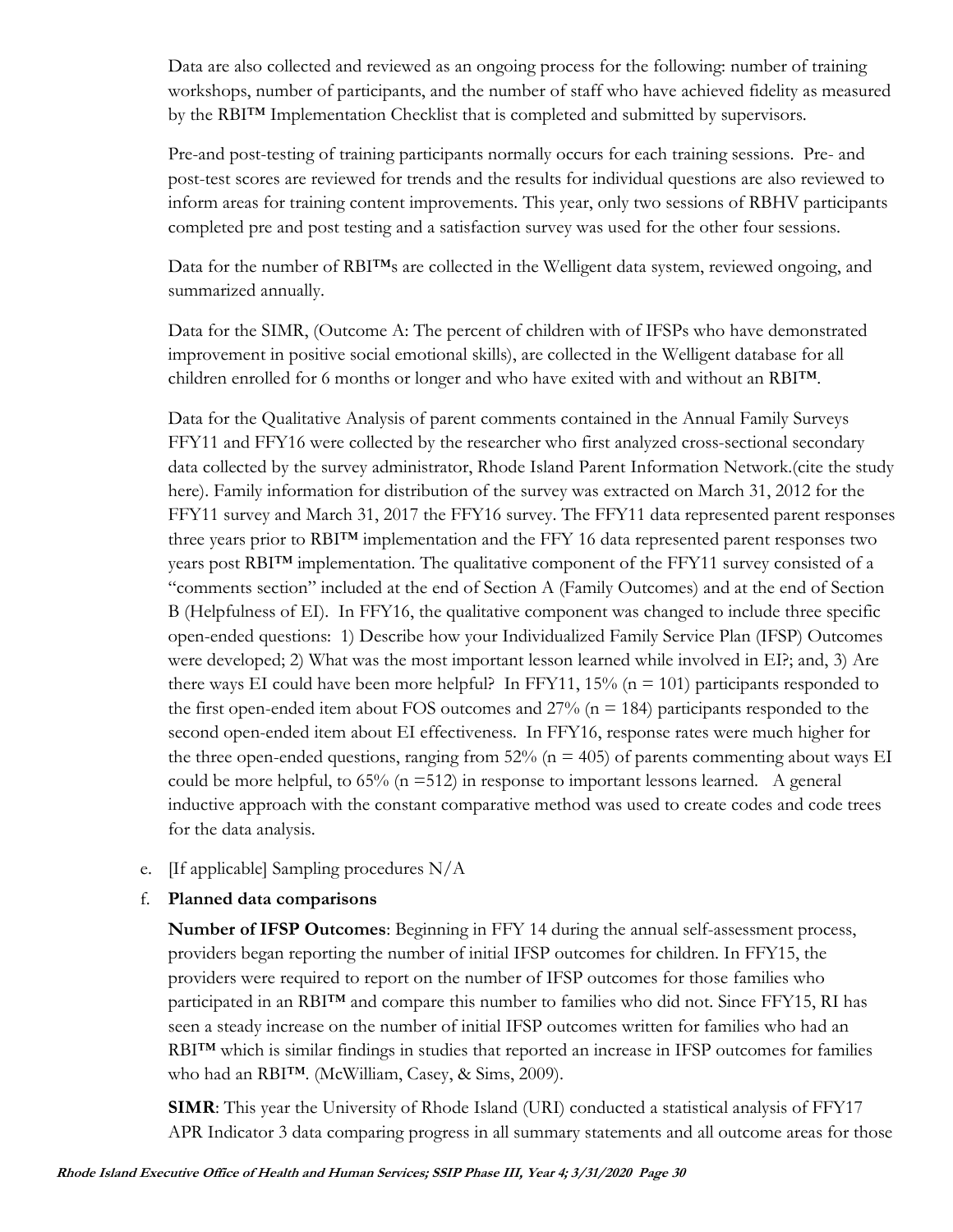children whose families participated in an RBI™ and those who did not. The sample included those children who were in EI for at least 6 months and discharged within the timeframe. The analysis found that the group of children whose families participated in an RBI™ made significantly more progress in both summary statements and in all outcomes than the group of children whose families did not participate in an RBI™.

#### **g. How data management and data analysis procedures allow for assessment of progress toward achieving intended improvements**

Progress related to IFSP outcomes (the number of IFSP Outcomes; the number of changes to selfassessments by the state; and, the percent of outcomes that are compliant with being family owned, functional, measurable and embedded in a routine ) was measured through provider self-assessments as part of the general supervision process. Data management procedures for this process includes an accuracy review of the self-assessment data submitted by the provider conducted by the state's data manager. Through the general supervision process, the state verifies the accuracy of 25% of the records identified on the self-assessment for each provider. At the on-site verification visit, any data discrepancies are corrected on the self-assessment spreadsheet. If many discrepancies are found, usually due to a misunderstanding of the compliance criteria by the provider, TA is given to the provider and the self-assessment process is re-conducted including another on-site verification visit. Criteria for IFSP outcome compliance are included on the self-assessment form and on several other state-issued technical assistance guidance documents (Steps to Building an IFSP Child Outcome; IFSP Outcomes Family Owned, Functional, Measurable, and Embedded in a Routine, Developing Better Child and Family Outcomes). These data management procedures ensure consistency in our SSIP data collection and have helped to ensure that these data are reliable indicators for determining SSIP progress.

Developing quality IFSP outcomes is an integral milestone in RI's Theory of Action as FFY18 data shows compliance ranging from 96.13% to 99.98 %. This is an increase from FFY17 in all quality components and is a solid reflection of efforts to assist programs to improve IFSP outcome quality. Efforts included: continuous TA for providers over the course of SSIP activities, time and commitment by RI EI supervisors to review and support the staff who write IFSP outcomes, and the efforts of front line staff who keep the quality indicators in mind while developing IFSP outcomes with families. This positive change in the quality of IFSP outcomes indicates that SSIP activities have influenced a change in overall practice as intended.

This year's independent analysis of family comments from the RI EI Annual Family Survey is another example of how RI utilized data analysis to determine progress toward intended improvements (McCurdy & Russo, 2019). In addition to themes of parent competence and confidence (see section A6), the study also found themes related to IFSP outcomes development. One of the questions in RI's evaluation plan is: "Do families report that the IFSP is based on what's important to them?" This question is based on the Intermediate Outcome: "Families have IFSP outcomes that reflect their priorities and meet the needs of their child and family." The study found themes related to this question and Intermediate Outcome and can be attributed to SSIP activities involving the provision of technical assistance and provides evidence of IFSP outcome quality improvements as intended. The following is an excerpt from the analysis to support IFSP outcome quality improvement: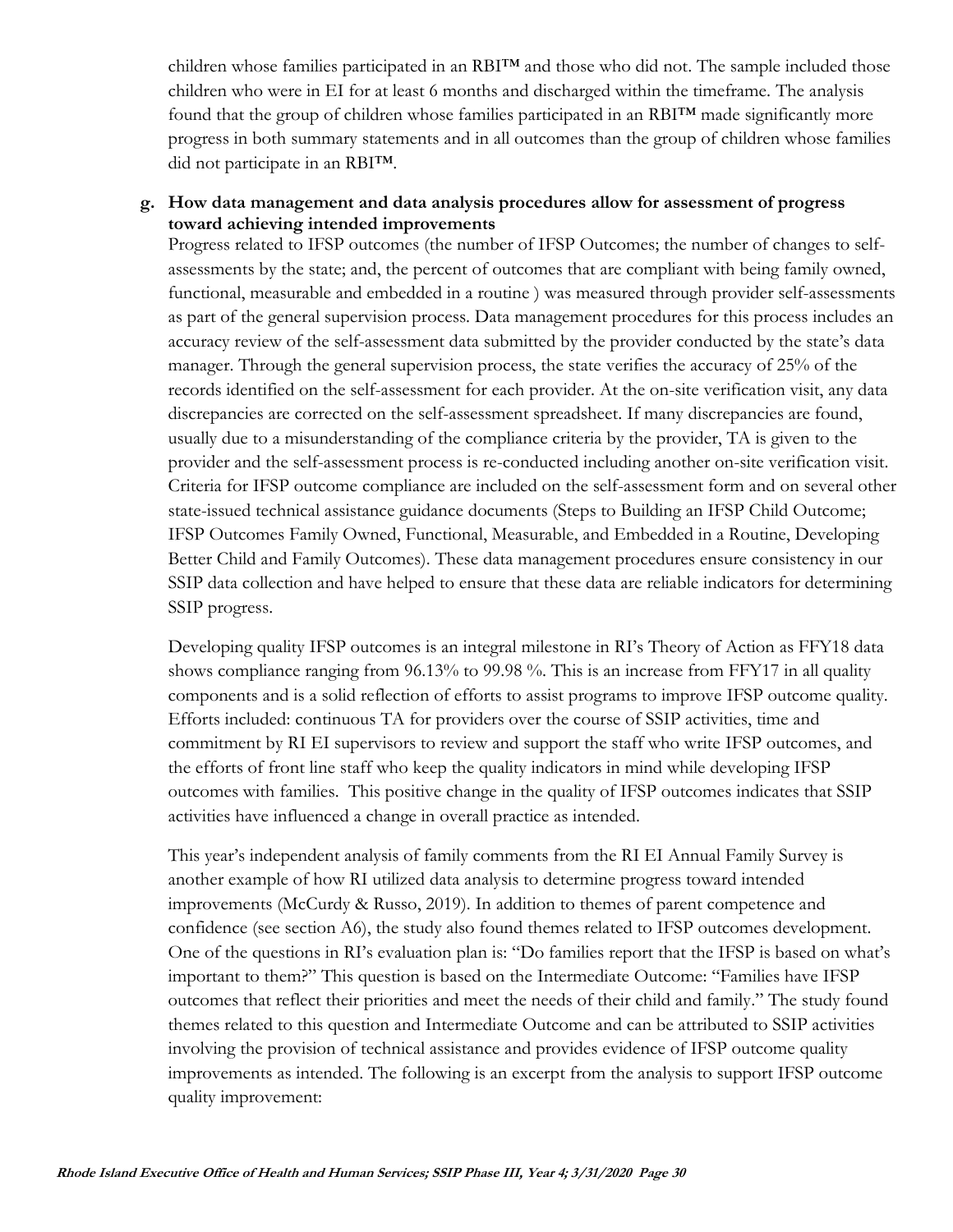**Child strengths/needs and family priorities** The majority of participant comments (83) revealed that children's strengths and needs drove IFSP goal development. In line with the focus of the RBI process, an additional 77 comments highlighted that the priorities and concerns of the families drove goal development. Many of the comments in this group also demonstrate strong collaboration between EI staff and families, as well as a clear focus on working within the daily routines of the family." (McCurdy & Russo, 2019)

"After meeting with our case worker, we were able to pinpoint our child's and our family needs when it came to her growth and development and based on that information we came up with a plan and with everyone's help we succeed more than I could have thought possible." -

"(EI staff) took all of (child's name) and our family's wants and needs into consideration, and every session we developed new goals based on what (child's name) was striving in, and what he needed more assistance with. This worked amazing and my son has made amazing strides in the past 9 months since our first meeting."

"I expressed my concerns and my team, and I came up with outcomes together."

#### **How the State has demonstrated progress and made modifications to the SSIP as necessary**

- **a. How the State has reviewed key data that provide evidence regarding progress toward achieving intended improvements to infrastructure and the SiMR** The state has reviewed key data related to the SSIP and used it to achieve intended improvements to its infrastructure including: creating an implementation plan, updating policies and procedures, incorporating SSIP evaluation activities as a part of general supervision, and developing a communication plan.
- **b. Evidence of change to baseline data for key measures**

**Number of IFSP Outcomes:** Using data on the number of outcomes reported from each EI provider during the annual self-assessment and focused monitoring process, McCurdy (2018) compared whether there had been any change in the number of IFSP outcomes per family between the first six months of FFY16 and the first six months of FFY17. This was achieved by conducting paired samples t-tests and results indicated that on average, EI providers reported 5.1 IFSP outcomes (SD = 1.6) in the FFY17 as compared to 4.1 outcomes (SD = 1.5) in the previous year (FFY16). This change was determined to show significance as follows: t (df=8) = 3.6,  $p = .007$ . Data also shows an increase in the number of IFSP outcomes per family from FFY17 to FFY 18 and seems to be the overall trend since the beginning of SSIP implementation. RI did not request additional statistical analysis of the FFY18 IFSP outcomes data.

**IFSP Outcome Quality:** RI has seen a measurable improvement in the quality of IFSP outcomes as a trend since the beginning of SSIP implementation. Analysis of this change in FFY17 as compared to FFY16 (McCurdy 2018) showed significant change in all four IFSP outcome compliance indicators: family owned, functional, measurable, and embedded in a routine. A chisquare calculator was used to test whether the percentage of IFSP outcomes that were rated as being functional, measurable, family-owned, and embedded in a routine had changed between FFY 2016 and FFY17. The results showed that a significantly higher percentage of IFSP outcomes received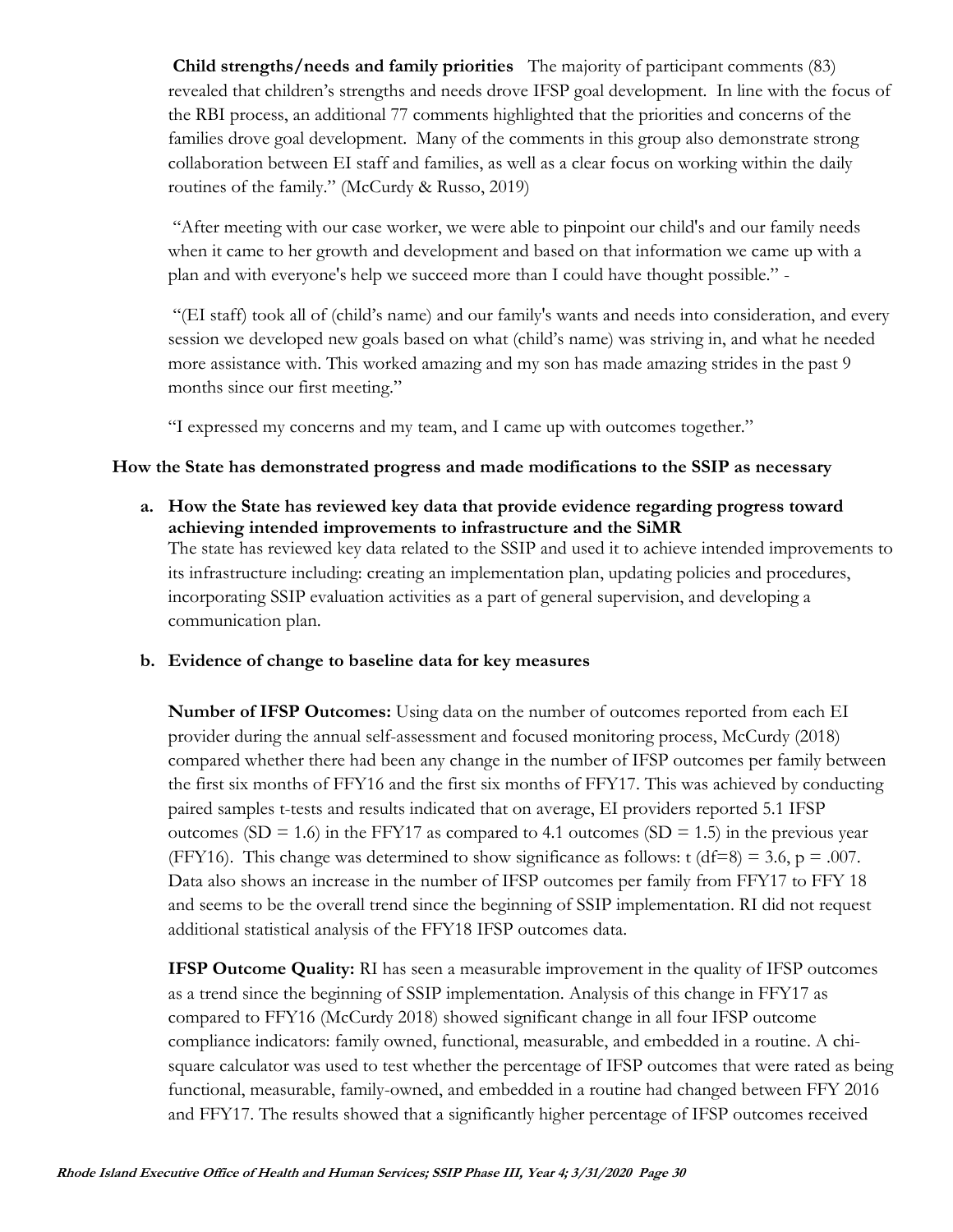"yes" ratings on all four areas in 2017 as compared to 2016. The significance values for all comparisons were  $p \le 0.001$ . There has also been an increase in the quality of IFSP outcomes from FFY17 to FFY18. RI did not request additional statistical analysis of the FFY18 IFSP outcomes data.

**SIMR**: The RBI™ was first implemented as a pilot in FFY15 and in FFY16 it was required for all new enrollments. Baseline data was collected for the first time until FFY 17 because this was the first year that a sufficient number of children whose family participated in an RBI™ was available for a meaningful analysis The FFY17 APR: Indicator 3 data (the percentage of infants and toddlers with IFSPs who demonstrate improved positive social emotional skills) was used for this analysis and the data were disaggregated for children whose family participated in an RBI™ and those who did not.

## **c. How data support changes that have been made to implementation and improvement strategies**

RI data has been used throughout the SSIP to support changes to its implementation and improvement strategies. One example of this was based on a FFY16 review of RBI<sup>TM</sup> data in the Welligent system which showed that very few RBI's™ had been completed. The SSIP planning team worked with the EI directors and supervisors to address barriers and create a plan to work toward meeting SSIP goals related to the RBI™. Changes to implementation and improvement strategies included: allowing staff additional time for RBI™ practice, providing clearer expectations for implementation with trainees, establishing a date when RBIs™ needed to begin for those already trained, and changing IFSP paperwork to include a field for the date of the RBI™.

Another example is based on a review of FFY16 data related to the number of staff reaching RBI™ fidelity. This review showed that the number of staff at fidelity was significantly under the expected target. Focused interviews were conducted with supervisors to identify barriers and training needs for this target. With the information gathered from these interviews, the SSIP planning team worked with EI directors and supervisors to create a plan to work toward meeting RBI™ fidelity goals that included: eliminating requirements for a video submission of an RBI™ as a requirement for fidelity, offering additional RBI refresher trainings for staff, implementing an monetary incentive program for programs in FFY17 to support staff achieving fidelity, and redesigning the implementation plan for fidelity.

#### **d. How data are informing next steps in the SSIP implementation**

One way that RI's SSIP data informs the next steps in its implementation strategies is by identifying and removing barriers that inhibit meeting targets. For example, SSIP data related to staff achieving RBI<sup>™</sup> fidelity was used to investigating barriers and develop a plan to improve these targets. One way barriers were identified was through a phone interview survey of supervisors conducted in FFY16 and FFY17 that looked at their perceptions and readiness to support RBI™ implementation and fidelity. (McCurdy, et.al.,2018). During these interviews, supervisors were asked to rate, on a scale of 1-3, their comfort level in 8 areas related to RBI<sup>TM</sup> implementation and supporting fidelity of their supervisees. In addition, questions were asked that focused on training needs, challenges, and supports needed for them or for their staff. In FFY16, supervisors reported that they needed more support to assist staff in implementing the RBI™ and achieving RBI™ fidelity. As a result, the state TA center created a plan for additional supports and trainings for supervisors. In FFY17,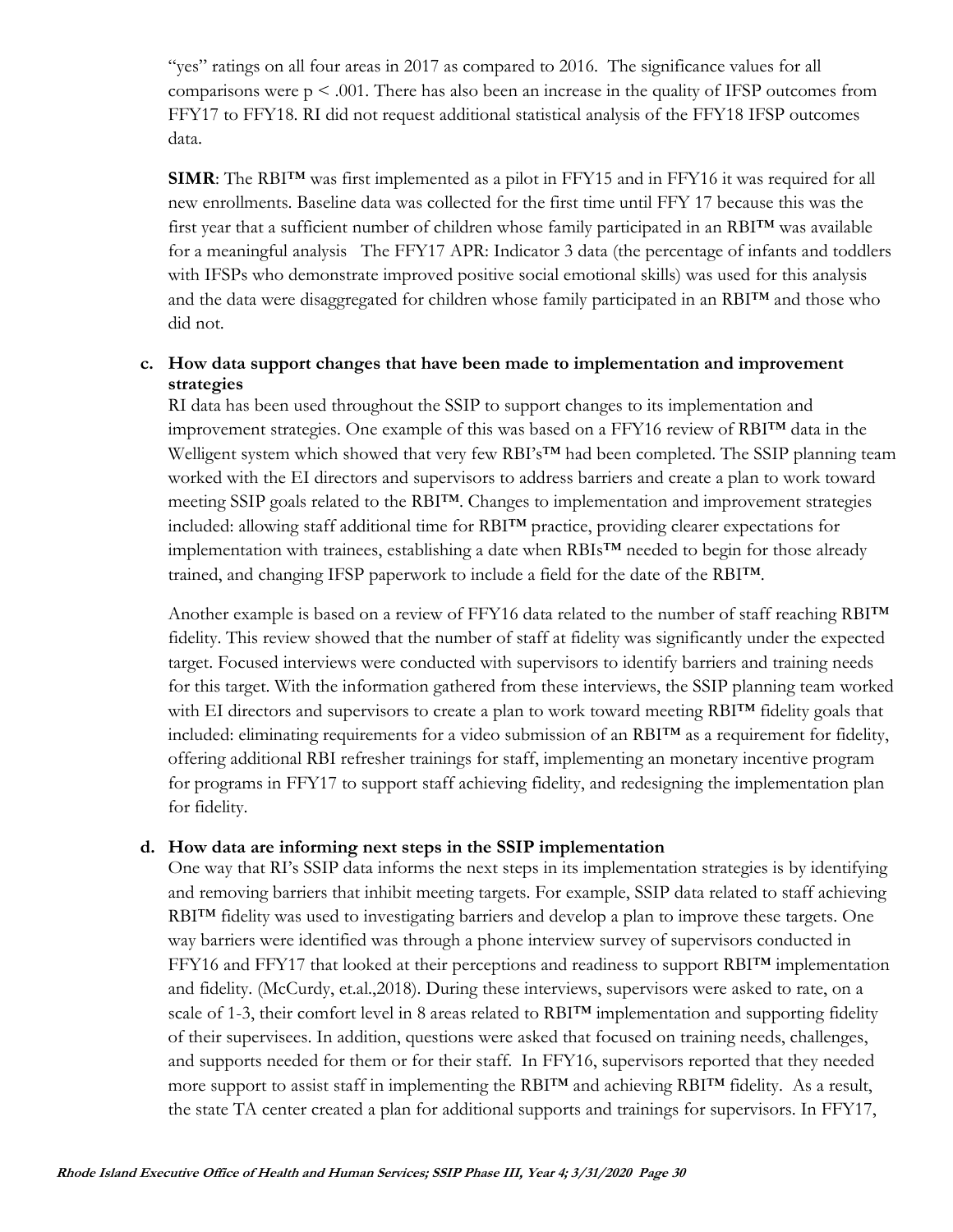supervisors reported they felt more effective in their ability to support staff with RBI™ implementation and fidelity. These findings are an indication that the support and trainings had an impact on the supervisor's ability and competence to support their staff.

## **e. How data support planned modifications to intended outcomes (including the SIMR) rationale or justification for the changes or how data support that the SSIP is on the right path**

The following data shows RI's SSIP is on the right path:

- Targets related to training individuals for RBI™ have been met. As of February 2020, 311 staff members have been trained in the RBI™. Training for RBI™ has been incorporated into the EI system infrastructure. RBI™ training for new staff is routinely offered twice a year, as well as a refresher for staff who are trained but want more support. Providers have incorporated RBI™ into their orientations for new staff. RBI™ trainers report that new staff attending RBI™ training are already highly knowledgeable about RBI™, the statewide process, and have a level of confidence that staff trained earlier in our SSIP did not have.
- Targets related to training individuals for RBHV have been met. As of February 2020, 191 individuals were trained in RBHV.
- The number of staff trained to fidelity has increased to 77. The data show that the plan for reaching fidelity in implementation of the RBI™ has been effective. Fidelity has been incorporated into the EI system infrastructure. The system for reimbursing agencies for expenses related to bringing staff to fidelity has become institutionalized as reimbursement was initially made available as an incentive payment but is now an approved use for the standard administrative support funding made available to EI provider agencies. Even in the face of staff turnover, the state now has a mechanism to continue training new/additional staff to fidelity.
- The number of IFSP outcomes has increased for those children whose family participated in an RBI™ as intended. In FFY18, the average number of IFSP outcomes on the initial IFSP for families who participated in an RBI™ was 6.02 as compared to 3.9 for families who did not. Additionally, the number of IFSP outcomes has continuously increased since FFY14 and this finding is similar those in a study that reported an increase in IFSP outcomes for families who had an RBI™ (McWilliam, Casey, & Sims, 2009). The increased number of outcomes indicates that more opportunities are being identified throughout the day for families to practice strategies that enhance their child's development, thereby increasing the potential for children to make progress.
- The quality of IFSP outcomes has significantly improved since FFY13 baseline data as intended. Provider compliance with quality indicators in FFY18 now ranges from 96.13% to 99.98 %. This improvement in quality has occurred alongside the increased number of outcomes listed above and together these are a particularly powerful testament as to how skilled providers have become with developing outcomes for families. An increase in the number of outcomes would be of limited value unless the outcomes were of high quality too. Practice has clearly changed regarding the development of IFSPs outcomes. IFSP outcomes meet high quality standards and show evidence that they are being developed with families. This change in practice has impacted interventions as it increases the opportunities for families to embed strategies within their daily routines.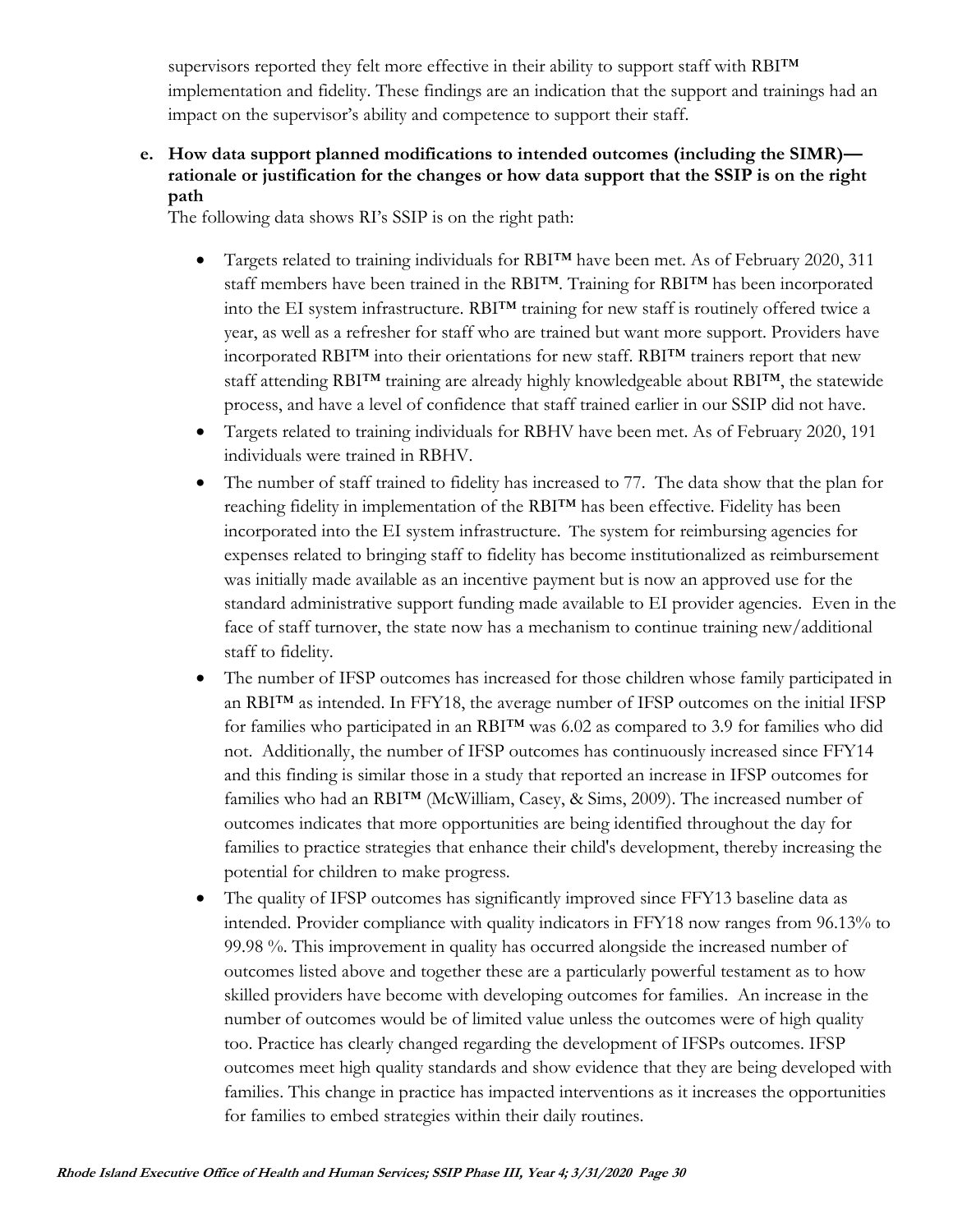- SIMR data shows that the percentage of IFSPs showing improved positive social emotional skills is  $+2.91\%$  greater for children whose family participated in an RBITM (50.21%) than those who did not (47.30%).
- Supervisors report feeling more effective and confident in their ability to support the RBI<sup>TM</sup> in FFY17 as compared to FFY16 (McCurdy, et.al., 2018.) This finding was a result of a phone interview survey of supervisors that looked at their perceptions and readiness to support RBI<sup>™</sup> implementation and fidelity with staff. This inquiry answered an evaluation question related to the intermediate outcome: Providers implement the RBI<sup>™</sup>, prioritize concerns of the family and develop outcomes based on family concerns with fidelity. The state recognizes that supervisors are a critical link to the success of the SSIP. Supervisors now report feeling more confident and effective with the implementation and the use of the RBI which influences their ability to help their staff reach fidelity.
- Staff report they value the RBI<sup>TM</sup> as part of IFSP development. Specifically, FFY17 survey data show most staff (41 out of 62) felt that the RBI™ results in more appropriate and effective IFSPs**.**
- A qualitative analysis of parent comments from the RI FFY11 and FFY16 Annual Family Survey (McCurdy & Russo, 2019) showed themes in FFY16 indicating that the development of IFSP outcomes was based on family concerns and priorities, and themes related to parents feeling competent and confident in helping their child. This evidence supports that families are being impacted in ways that will help the state obtain its SIMR. These themes are the roadmap to improve children's progress showing that RI is clearly on the right path.
- Families who participated in an RBI™ reported significantly greater satisfaction with EI services than families who did not. (McCurdy, et. al., 2017).

#### **Stakeholder involvement in the SSIP evaluation**

#### **a. How stakeholders have been informed of the ongoing evaluation of the SSIP**

Data have been presented to stakeholders regarding the implementation of all SSIP activities related to RBI implementation and fidelity through the EI monthly supervisor meetings, RBI training workshops, and other communications provided directly to EI providers. In addition, the EI Director's Association and RI's ICC are actively involved and participate in ongoing discussions regarding SSIP data and plan implementation.

## **How stakeholders have had a voice and been involved in decision-making regarding the ongoing evaluation of the SSIP**

RI's SSIP planning team has been intentional in creating numerous opportunities for stakeholders to provide feedback on SSIP activities. One example of this is using the supervisor's monthly meetings as an opportunity for feedback. This group supports  $RBI<sup>TM</sup>$  activities within their respective EI programs and their knowledge and competency of the RBI™ process help drive successful implementation. Specifically, as an SSIP evaluation activity, supervisors were given the opportunity in FFY16 to provide their perceptions of their own RBI™ skill set and identify tools and supports that would help to train and support their staff to fidelity(McCurdy, et. al., 2018.)Although not what the SSIP team expected, the supervisors reported that they did indeed need more support to help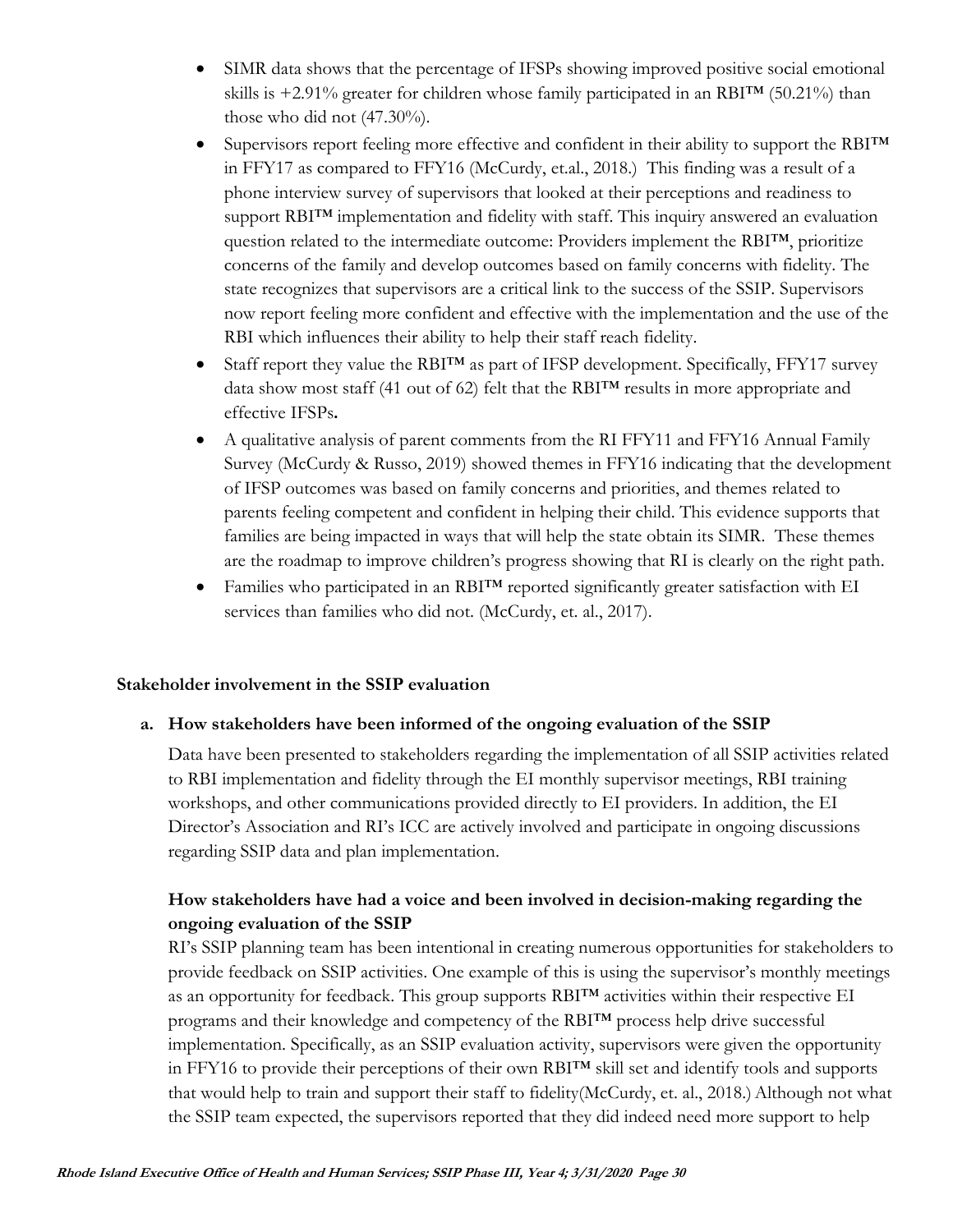train their staff to RBI<sup>™</sup> fidelity, and as a result, adaptations were made to the content of RBI<sup>™</sup> trainings and other related PD. In addition, a new training was developed on the use of the RBI™ Implementation Checklist to help supervisors learn how to observe, provide effective feedback, and support their staff to achieve state-approved RBI™ fidelity. In a follow up interview in FFY17 (McCurdy, et. al., 2018.), supervisors reported feeling competent to support their staff to achieve RBI fidelity showing that the adaptations to RBI™ trainings and related PD had positive results.

Another example includes those staff who have been trained in RBHV as a stakeholder group that was provided an opportunity to be involved in SSIP decision making. The SSIP team is planning to survey staff regarding recent FFY19 RBHV trainings to learn what components staff are implementing in their practice and to identify barriers for those components that are not yet implemented. The results from this survey will inform the SSIP planning team about additional trainings and PD opportunities needed, ways to continue support to EI supervisors, and identify the development of additional resources.

# **D. Data Quality Issues**

### **1. Data limitations that affected reports of progress in implementing the SSIP and achieving the SIMR due to quality of the evaluation data**

#### **a. Concern or limitations related to the quality or quantity of the data used to report progress or results**

The previous targets and baseline for the SIMR were based on a child outcomes measurement process that has changed. This has resulted in an abrupt downward trend in Outcome A (and all outcomes and Summary Statements). (See Section A, 2.) RI has revised the baseline and set a new target for FFY19, however the downward trend may still occur in FFY19. The success of our SSIP may not be reflected only by this measure.

#### **b. Implications for assessing progress or results**

The child outcomes data may still be trending downward in FFY19. Although RI has seen preliminary data supporting our SIMR, improvement based on child outcomes data may be not seen in FFY19. RI can utilize other data to assess its progress such as: the quality of IFSP outcomes, the number of IFSP outcomes, and the quality of documentation of RBHV.

#### **c. Plans for improving data quality**

Although RI's child outcomes data is trending downward, the SSIP Leadership team's review of these data indicates that it is stabilizing. The new child outcomes measurement process has resulted in a richer collection of functional information and has led to more accurate ratings. Significant improvement in the quality of the data has been positive; however, the percentages in the two Summary Statements are lower than before the implementation of the new process.

# **E. Progress Toward Achieving Intended Improvements**

#### **1. Assessment of progress toward achieving intended improvements**

**a. Infrastructure changes that support SSIP initiatives, including how system changes support achievement of the SiMR, sustainability, and scale-up**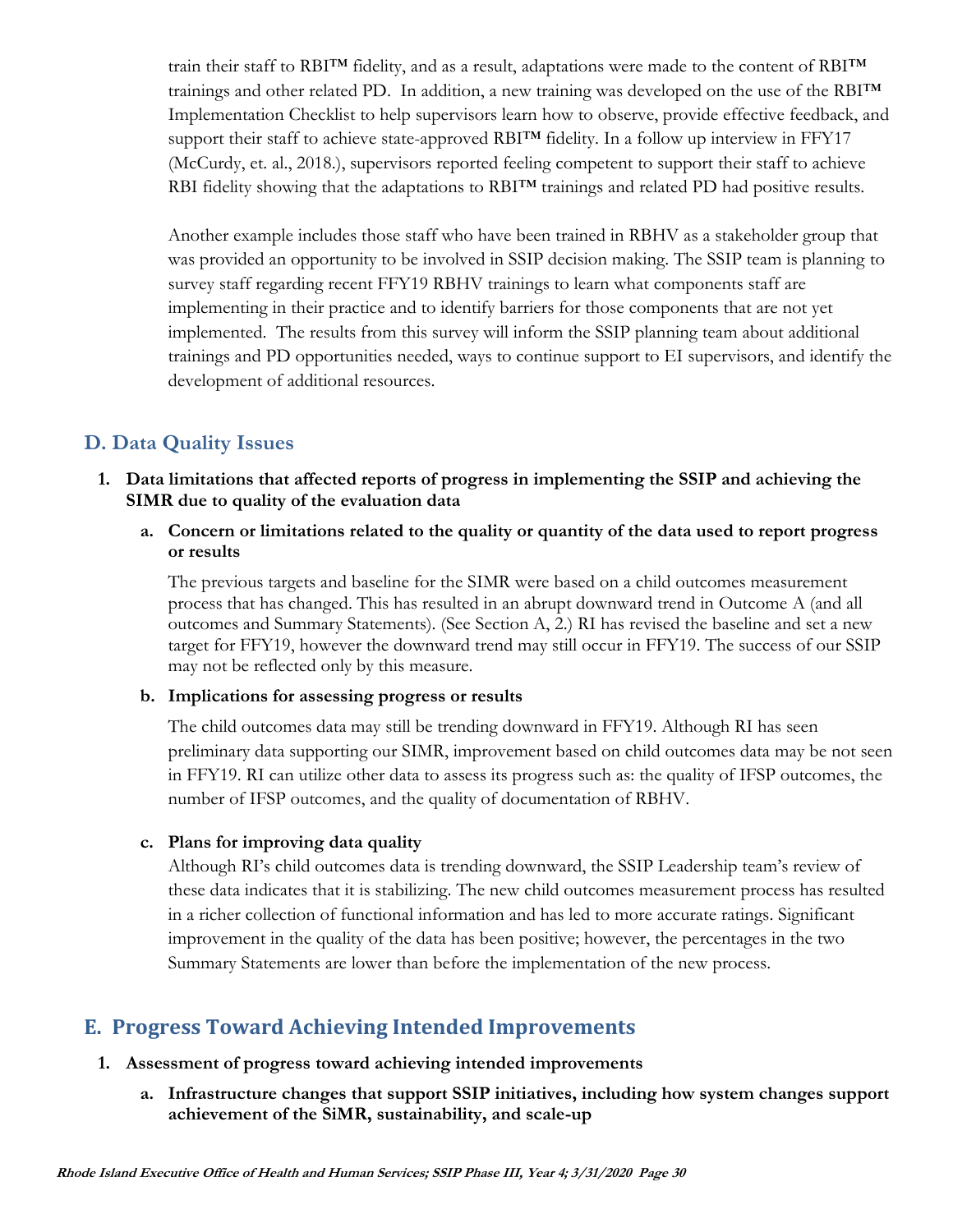Initial planned infrastructure changes included: updating state policies and state forms to support the Routines Based Interview™ as a statewide practice, training staff in new administrative procedures, developing n implementation plan, and the development of a communication plan. These changes are in place and gave strength to statewide implementation of the RBI™. Additional infrastructure changes to support achievement of the SIMR include: the development of a fidelity incentive program that provides \$1200.00 to programs for each staff person who achieves RBI<sup>TM</sup> fidelity which has been incorporated into yearly funding for providers; and changes in the RI Early Intervention Medicaid Claims Reimbursement Guidebook allowing the RBI™ to be reimbursed at a higher rate and allowing the ECO Map to be reimbursed as a separate billable activity.

### **b. Evidence that SSIP's evidence-based practices are being carried out with fidelity and having the desired effects**

Although not all those trained in RBI™ are trained to fidelity, other RI SSIP data support evidence of desired effects such as the marked improvements in the quality IFSP Outcomes (family owned, functional, measurable and embedded in a routine).

Another piece of evidence that shows desired effects are the increase in the number of initial IFSP outcomes since the implementation of the RBI™ which is similar to results found in a study that reported an increase in IFSP outcomes for families who participated in an RBI™. (McWilliam, Casey, & Sims, 2009).

In addition, the results of the FFY16 study (McCurdy, et. al., 2017) that showed a positive difference in parent satisfaction between families who participated in an RBI™ and those who did not is aligned with other studies that show the same results (McWilliam, et. al., 2009). This is evidence that the RBI™ is being implemented the same way and is having the same results.

#### **c. Outcomes regarding progress toward short-term and long-term objectives that are necessary steps toward achieving the SIMR**

All short-term outcomes in Strand A, B and C have been met:

- Providers have knowledge of new procedures related to the implementation of the RBI™ including: when to conduct the RBI™, how to document the information from the RBI™ in the IFSP paper work, and what codes to use for billing purposes.
- Providers and stakeholders are aware of implementation of the RBI™ in RI
- Providers know the criteria to self-assess IFSP outcomes
- Providers know the criteria to self-assess documentation of service delivery (Services Rendered Forms)
- Providers gain knowledge about how to conduct an RBI™, how to prioritize family concerns based on the RBI™, and how to develop outcomes based on the priorities of the family.
- Providers gain knowledge about coaching, modeling, and routines-based interventions in home visits

Three intermediate outcomes in Strand A and B have been met:

 Providers develop IFSP outcomes with families who have participated in RBI™ that meet quality standards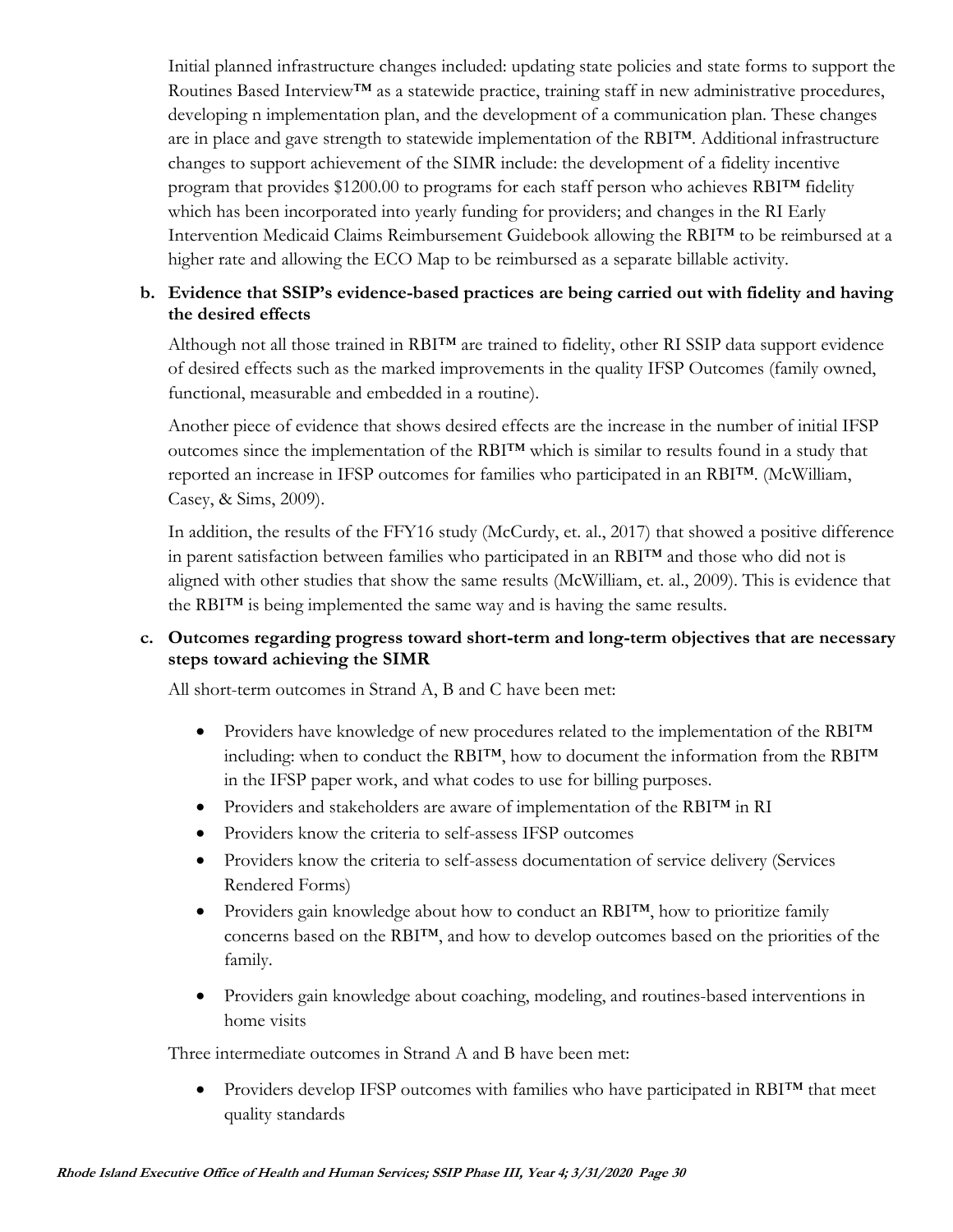- Families have IFSP outcomes that reflect their priorities and meet the needs of their child and family.
- Providers consistently implement new administrative procedures related to RBI™ (when to do it; how to document it in the ISP; how to bill for it)

Three long term outcomes in Strand A have been met:

- Providers value the RBI™ as part of their practice
- IFSP outcomes are high quality and meet standards
- The RBI<sup>TM</sup> is implemented and all administrative procedures are followed

Our data indicate important steps towards meeting our SIMR have been achieved. Next steps are to focus on the intermediate outcomes and long-term outcomes of Strand A, B and C:

- Provider documentation of home visits meets quality standards
- Documentation of home visits reflects coaching, modeling, interventions in routines and an agreed upon plan with the family.
- Providers implement the RBI<sup>TM</sup>, prioritize concerns of the family, and develop outcomes based on family concerns with fidelity
- Providers implement coaching, modeling and routines-based interventions in home visits to achieve IFSP outcomes
- Families will implement strategies in daily routines and activities that enhance their child's development
- Families increase their competence and confidence to enhance their child's development
- Children demonstrate increased skills in all outcomes including improved social and emotional skills
- Family routines are easier and more successful for the family
- All providers routinely utilized the RBI™ with all families

#### **d. Measurable improvements in the SIMR in relation to targets**

RI's SIMR is based on a subset of children whose family had an RBI™ versus those who have not. RI's SIMR is as follows:

**Rhode Island will increase the percentage of children showing greater than expected growth in positive social emotional skills (Summary Statement A for Outcome #1). Our SIMR focuses on a subpopulation of children whose families have participated in a family directed assessment utilizing the Routines-Based Interview (McWilliam, 2009.)**.

| <b>FFY</b> | <b>Target</b>   | Actual |
|------------|-----------------|--------|
| 2013       | <b>Baseline</b> | 67.90% |
| 2014       | 67.90%          | N/A    |
| 2015       | 68.50%          | N/A    |
| 2016       | 69.70%          | N/A    |
| 2017       | 71.20%          | 55.62% |
| 2018       | New Baseline    | 51.29% |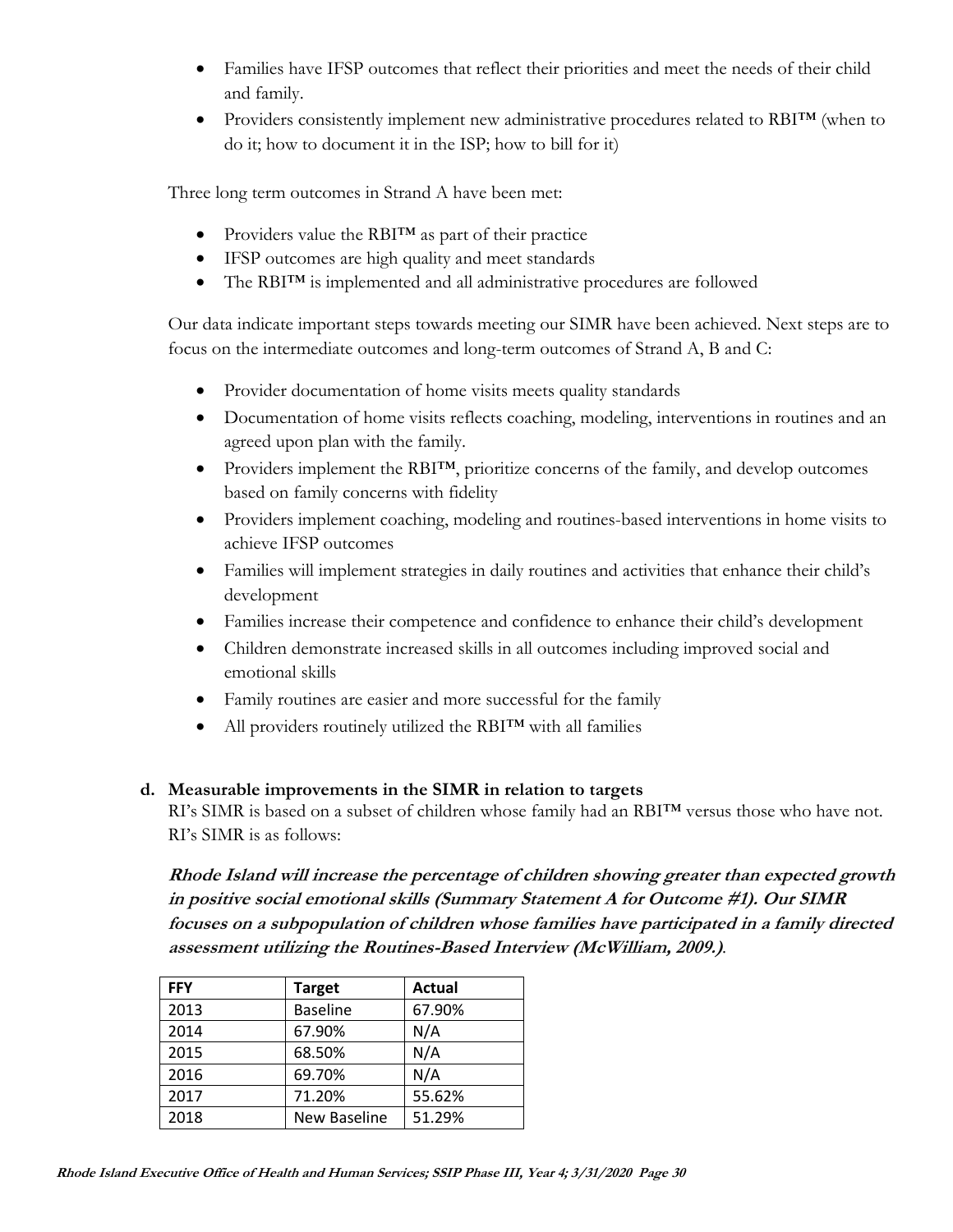| <b>FFY</b> | <b>Target</b> | Actual |
|------------|---------------|--------|
| 2019       | New Target    |        |
|            | 52%           |        |

Although RI's FFY18 SIMR data shows that children whose family has had an RBI<sup>TM</sup> made greater progress than those who have not, RI has not met SIMR targets.The original targets were based on a child outcomes data collection method that changed in 2016. The new data collection method was part of a collaborative project with Part B 619 intended to align both child outcomes measurement systems. The new process has resulted in (a) an abrupt change in scores immediately following the change in process; (b) a substantial difference in scores; and (c) consistent difference (both size and direction) across all outcome measures. Because of the changes in the child outcomes measurement process, RI's SSIP team with stakeholder involvement has set a new target for FFY19 and revised the baseline for this indicator. (See A 2.)

RI's overall child outcomes data are stabilizing, although FFY18 still has a downward trend in Outcome A from FFY17 to FFY18. RI will re-examine the target in FFY 19 to determine whether or not the target/baseline set this year is still reasonable.

| <b>FFY Year</b> | Total     | Total       | Outcome A   | Number of  | Outcome A   | <b>Difference</b> |
|-----------------|-----------|-------------|-------------|------------|-------------|-------------------|
|                 | Number of | Number of   | Percent of  | Children   | Percent of  |                   |
|                 | Children  | Children    | Children    | Without an | Children    |                   |
|                 |           | With an RBI | with an RBI | <b>RBI</b> | Who Made    |                   |
|                 |           |             | Who Made    |            | Substantial |                   |
|                 |           |             | Substantial |            | Progress    |                   |
|                 |           |             | Progress    |            | Without an  |                   |
|                 |           |             |             |            | <b>RBI</b>  |                   |
| FFY18           | 1463      | 1079        | 50.21%      | 384        | 47.30%      | 2.91%             |
| <b>FFY17</b>    | 1321      | 637         | 55.62%      | 684        | 46.38%      | 9.24%             |

**Table 10: The progress of children with and without an RBI™ by FFY.**

# **F. Plans for Next Year**

## **1. Additional activities to be implemented next year, with timeline**

The TA team has been conducting RBI™ trainings to staff for the past 5 years. Timing is primarily based on provider need and TA availability. In 2019, the TA team created a standardized power point with speakers' notes and materials to make the training consistent and easier to implement. This standardization also allows for other RBI™ Certified Trainers to step in and present the materials, role plays, and group activities. In 2019, the TA team decided to split the one day / 6-hour training into 2 shorter days. Based on feedback, the TA team recognized that staff were overwhelmed by the amount of information delivered in one day. Two, 3-hour trainings were implemented as the structure of the training in November of 2019 and feedback indicates positive results.

The TA team also offers a RBI™ 201 training designed for those staff who have completed an initial RBI™ training, but continue to need additional supports to achieve fidelity.

Another activity for the upcoming year is to include content from RBHV training into the traditional RBI™ training. To ensure that participants maximize their learning for both RBI™ and RBHV, the TA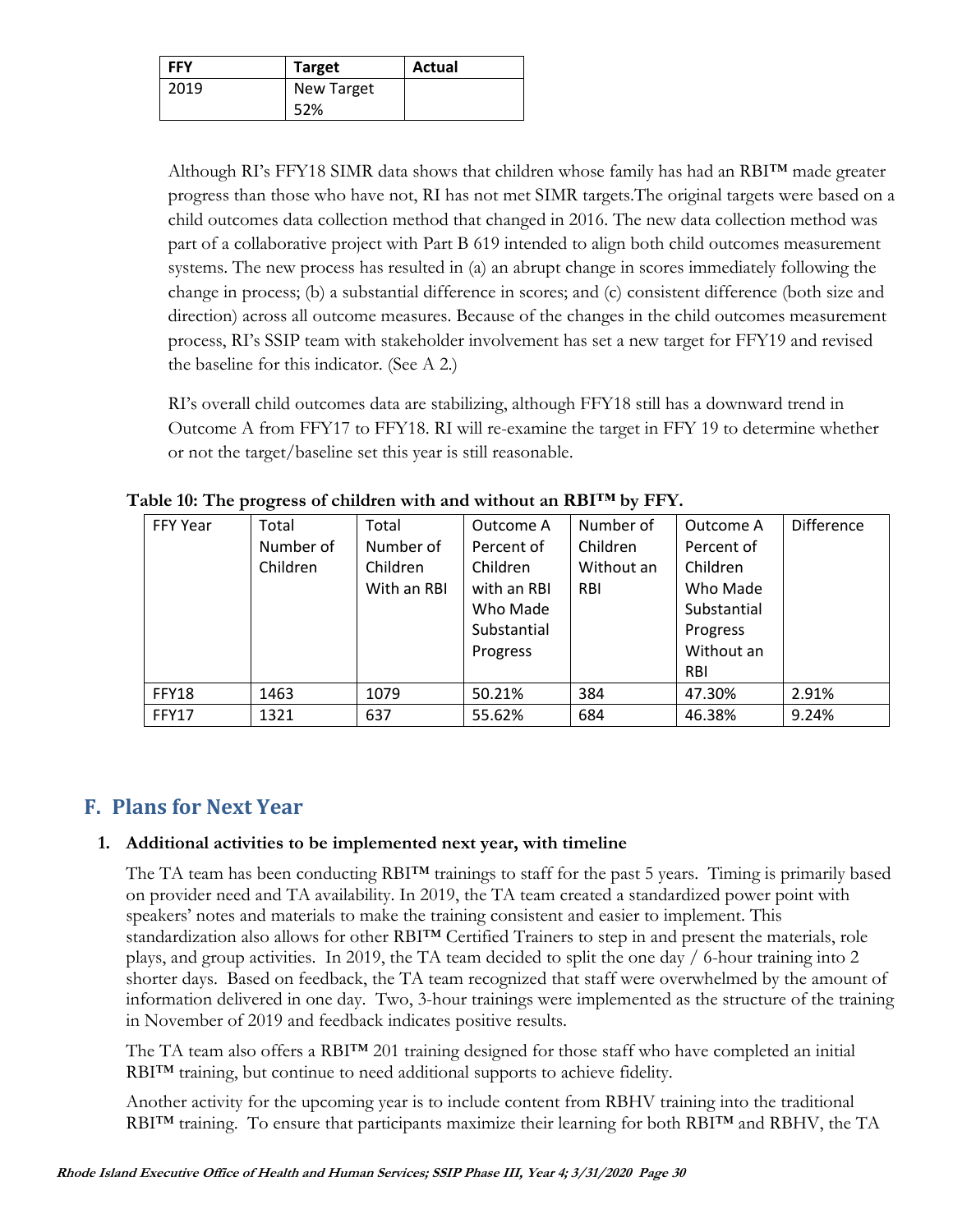team plans to split the content across multiple training methods (face to face, computer based, newsletters, written materials, etc.)

2020 Implementation Plan

RBI™: 6 times / yr.

RBI™ 201: 2 times / yr.

RBHV will be redesigned to combine some of the RBHV concepts into the RBI™ training. For example, use of the matrix is a natural extension of outcomes development covered in RBI™ and can be included as a topic in this training as well as in RBI™ 201.

Adult learning concepts embedded into RBHV could become its own training that includes: coaching, adult learning (i.e. 4 Question Rule), parent directed intervention, strategies in natural environments, and how present these ideas to parents. This training lends itself to on-line modules, communities of practice groups and supervisor-led in-services at the provider level.

| Activity                                     | <b>Expected Timeline and Projected</b>         | Description                                                               |  |
|----------------------------------------------|------------------------------------------------|---------------------------------------------------------------------------|--|
|                                              | Participation                                  |                                                                           |  |
| <b>RBITM Training During</b>                 | March 24, March 25, 2020 ≈25                   | An abbreviated segment on RBI™ is                                         |  |
| <b>Introduction to Early</b><br>Intervention | April 28, April, 19, 2020 ≈25                  | conducted during Introduction to<br>Early Intervention for all new staff. |  |
|                                              | Fall 2020 $\approx$ 25                         | The intent of including this is to                                        |  |
|                                              | Spring 2021 $\approx$ 25                       | generate basic awareness and<br>understanding of RBITM, next steps        |  |
|                                              | Fall 2021 $\approx$ 25                         | for RBITM training, and the                                               |  |
|                                              |                                                | importance of understanding child<br>and family functioning               |  |
| Agency Based RBITM/RBHV                      | Spring $2020 -$ Spring $2021 \approx 2$ visits | TA staff will conduct site specific                                       |  |
| technical assistance support                 |                                                | support to programs during staff                                          |  |
|                                              |                                                | meetings and conduct on site                                              |  |
|                                              |                                                | trainings upon request                                                    |  |
| <b>Group RBI Training</b>                    | March 3, March 4, 2020 $\approx$ 30            | This training will be conducted at                                        |  |
|                                              | Fall $2020 \approx 30$                         | the Sherlock Center and offered to                                        |  |
|                                              | Spring $2021 \approx 30$                       | all EI new staff or as a refresher                                        |  |
|                                              | Fall 2021 $\approx$ 30                         | course.                                                                   |  |
| <b>Increase # of Providers</b>               | January-June $2020 \approx 38$                 | Supervisors observe their own staff                                       |  |
| conducting RBI™ with Fidelity                |                                                | using the RBITM Implementation                                            |  |
|                                              | July 2020- January 2021 $\approx$ 40           | Checklist to assess their staff as they                                   |  |
|                                              |                                                | work toward achieving RBITM                                               |  |
|                                              |                                                | fidelity and "RI Approved" status.                                        |  |
| RBITM (201) Refresher                        | February 25, February 26 2020 $\approx 15$     | This training has been created for                                        |  |
|                                              | Fall $2020 \approx 15$                         | those individuals who have attended                                       |  |
|                                              |                                                | RBI <sup>TM</sup> training and continue to                                |  |
|                                              |                                                | struggle with implementing the                                            |  |
|                                              |                                                | RBI™ with fidelity.                                                       |  |
| <b>RBHV</b> Implementation                   | Spring/Fall 2020                               | TA staff will conduct a survey of all                                     |  |
|                                              | Fall 2020/Spring 2021                          | staff related to implementation of                                        |  |
|                                              |                                                | RBHV components.                                                          |  |
|                                              |                                                | The results of the survey will be                                         |  |
|                                              |                                                | used to determine additional PD,                                          |  |
|                                              |                                                | supervisory support, and resources.                                       |  |
|                                              |                                                | In addition, TA staff will conduct a                                      |  |
|                                              |                                                | survey of two programs piloting use<br>of the Early Intervention Matrix.  |  |
|                                              |                                                |                                                                           |  |